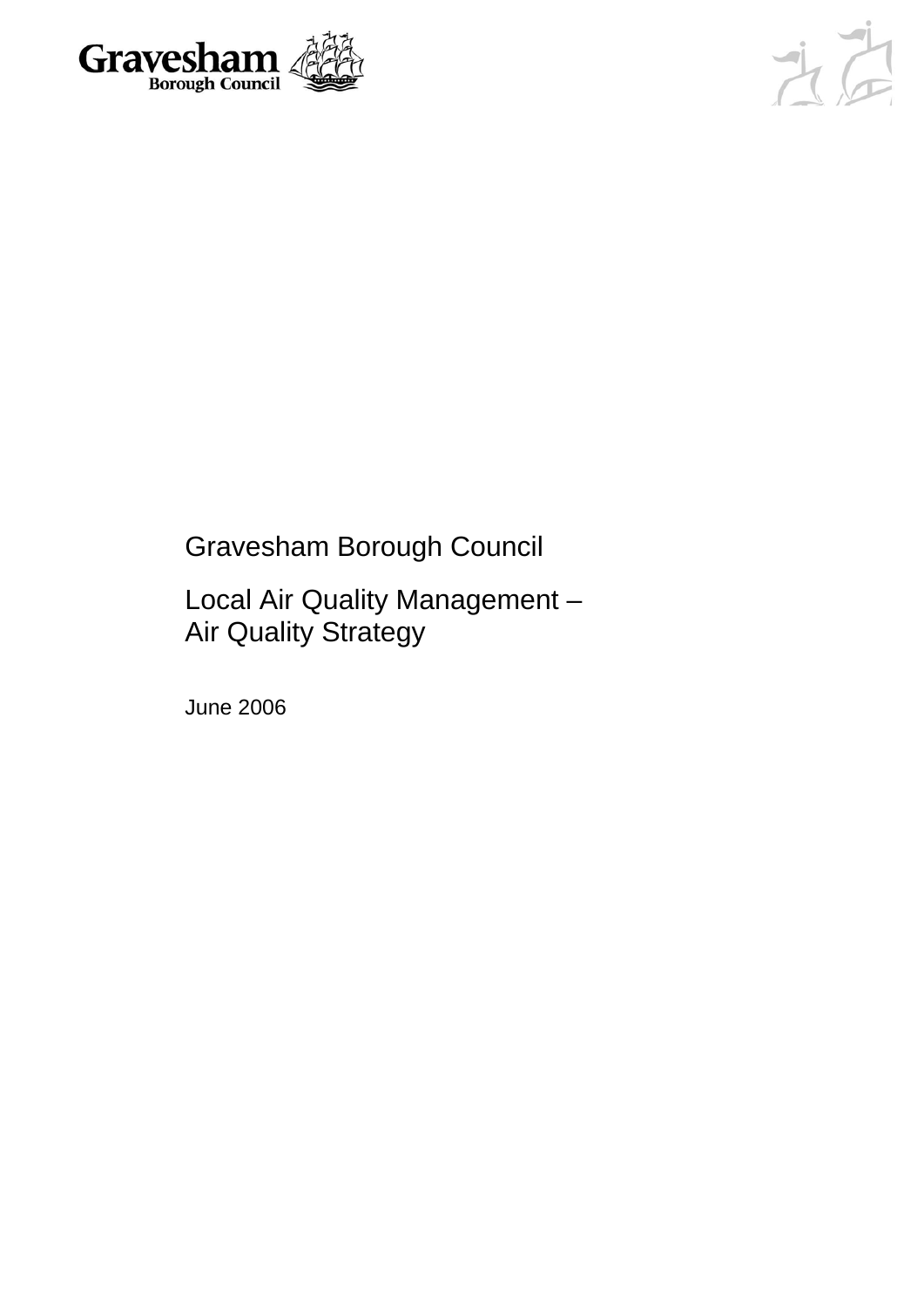| <b>Contents</b> |
|-----------------|
|-----------------|

|                                                          |                                                                                                                                                                                                                                                                                                                    | Page                                            |  |  |  |  |  |
|----------------------------------------------------------|--------------------------------------------------------------------------------------------------------------------------------------------------------------------------------------------------------------------------------------------------------------------------------------------------------------------|-------------------------------------------------|--|--|--|--|--|
|                                                          | <b>Executive Summary</b><br>1                                                                                                                                                                                                                                                                                      |                                                 |  |  |  |  |  |
| $\mathbf 1$                                              | Introduction and Aims of the Air Quality Strategy                                                                                                                                                                                                                                                                  | $\mathbf{3}$                                    |  |  |  |  |  |
| 1.1<br>1.2<br>1.3<br>1.4                                 | <b>Project Background</b><br>Legislative Background<br>Aims of the Air Quality Strategy<br>Reporting of the Air Quality Strategy                                                                                                                                                                                   | 3<br>$\mathfrak 3$<br>3<br>$\overline{4}$       |  |  |  |  |  |
| $\mathbf{2}$                                             | <b>Impact of Air Pollution on Health and the Environment</b>                                                                                                                                                                                                                                                       | 5                                               |  |  |  |  |  |
| 3                                                        | <b>Overview of Air Quality in Gravesham</b>                                                                                                                                                                                                                                                                        | 7                                               |  |  |  |  |  |
| 3.1<br>3.2                                               | The First Round of Review and Assessment of Air Quality<br>The Second Round of Review and Assessment of Air Quality                                                                                                                                                                                                | $\tau$<br>8                                     |  |  |  |  |  |
| 4                                                        | The Council's Contribution to Improving Air Quality                                                                                                                                                                                                                                                                | 9                                               |  |  |  |  |  |
| 4.1<br>4.1.1<br>4.1.2<br>4.3<br>4.4<br>4.5<br>4.6<br>4.7 | <b>Local Air Quality Management</b><br><b>Review and Assessment</b><br><b>Monitoring Network</b><br>4.2 Local Agenda 21 Strategy<br>Gravesham Borough Council's Sustainable Travel Plan<br><b>Greening the Council's Fleet</b><br><b>Energy Management</b><br><b>Waste Strategy</b><br><b>Procurement Strategy</b> | 9<br>9<br>9<br>10<br>10<br>11<br>11<br>12<br>12 |  |  |  |  |  |
| 5                                                        | <b>Sustainable Transport</b>                                                                                                                                                                                                                                                                                       | 14                                              |  |  |  |  |  |
| 5.1                                                      | Kent Local Transport Plan                                                                                                                                                                                                                                                                                          | 14                                              |  |  |  |  |  |
| 6                                                        | <b>Land Use Planning</b>                                                                                                                                                                                                                                                                                           | 16                                              |  |  |  |  |  |
| 6.1<br>6.2<br>6.3<br>6.4<br>6.5                          | Local Plan / Local Development Framework<br><b>Gravesham Local Development Framework</b><br>Kent Thameside Community Strategy (2003)<br>Gravesham Borough Council Corporate Plan (2003 - 2007)<br>Draft Kent and Medway Structure Plan                                                                             | 16<br>18<br>18<br>20<br>20                      |  |  |  |  |  |
| 7                                                        | Working With Businesses and Industries to Improve Air Quality                                                                                                                                                                                                                                                      | 22                                              |  |  |  |  |  |
| 7.1<br>7.1.1<br>7.1.2<br>7.1.3<br>7.2                    | <b>Local Businesses</b><br><b>Company Travel Plans</b><br><b>Gravesham Local Business Partnership</b><br><b>Code of Construction Practice</b><br><b>Industrial Processes</b>                                                                                                                                       | 22<br>22<br>22<br>23<br>23                      |  |  |  |  |  |
| 8                                                        | <b>Working With Schools to Improve Air Quality</b>                                                                                                                                                                                                                                                                 | 25                                              |  |  |  |  |  |
| 8.1<br>8.2                                               | Eco Schools<br><b>School Travel Plans</b>                                                                                                                                                                                                                                                                          | 25<br>25                                        |  |  |  |  |  |
| 9                                                        | <b>Energy Management and Climate Change Initiatives</b>                                                                                                                                                                                                                                                            | 27                                              |  |  |  |  |  |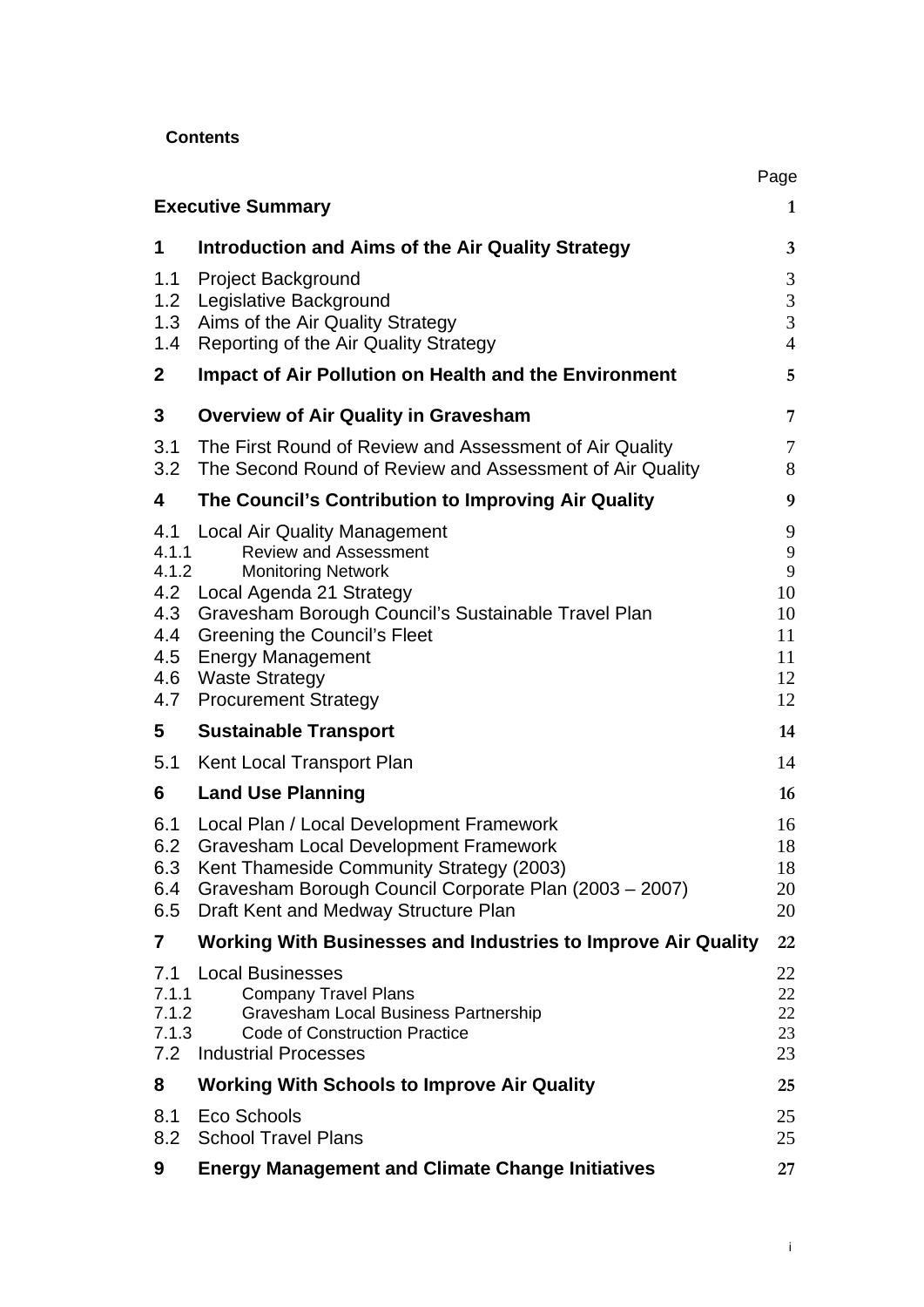| 10      | <b>Health Strategy Initiatives</b>                                                                         | 29             |
|---------|------------------------------------------------------------------------------------------------------------|----------------|
| 11      | <b>Consultation And Partnership Working</b>                                                                | 30             |
|         | 11.1 Consultation<br>11.2 Kent and Medway Air Quality Partnership<br>11.3 Kent Environment Strategy (2003) | 30<br>30<br>31 |
| $12 \,$ | <b>Air Quality Strategy Policy Summary</b>                                                                 | 33             |
| 13      | <b>Implementation and Monitoring</b>                                                                       | 35             |
| 14      | <b>Glossary Of Terms</b>                                                                                   | 36             |
| 15      | <b>References</b>                                                                                          | 37             |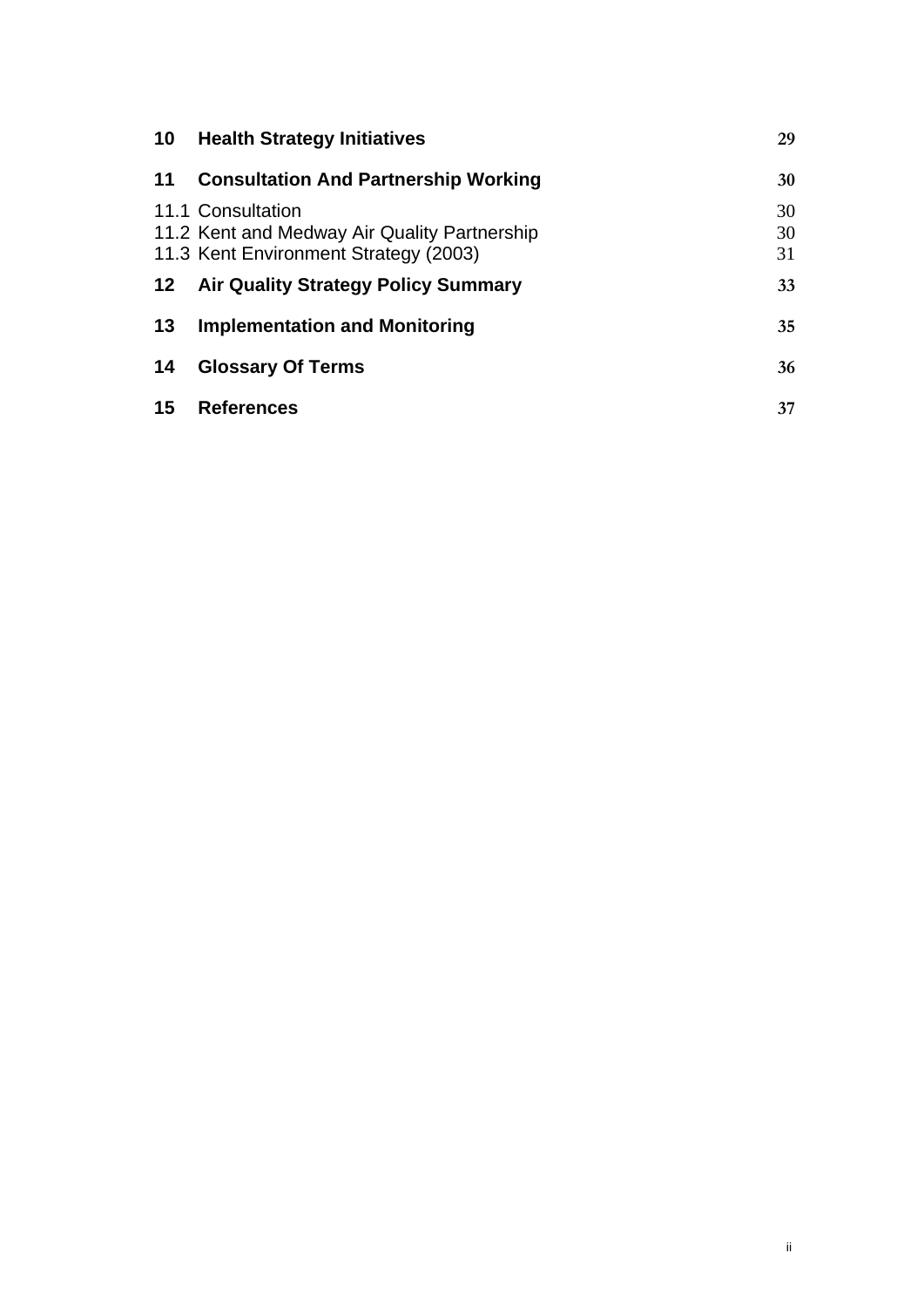#### **Executive Summary**

This Air Quality Strategy has been drawn up under the Local Air Quality Management regime by Gravesham Borough Council (GBC) in fulfilment of Government recommendations for local authorities. In compiling the Air Quality Strategy, Government guidance LAQM.PG (03) and guidance from the National Society for Clean Air has been referred to. The process of Local Air Quality Management (LAQM) review and assessment has been set down in Part IV of the Environment Act 1995, which forms part of the Government's response to European Directives on Air Quality to which the UK Air Quality Strategy responds.

The aims of the Air Quality Strategy are to address the wider air pollution issues in the Borough and prevent air quality deteriorating by taking action to improve air quality. The Air Quality Strategy will provide a framework for future air quality issues and encourage partnership working within the Council and with the County Council, neighbouring local authorities, health authorities, transport operators, local businesses, community groups and members of the public to deliver air quality improvements. The Strategy draws upon existing strategies and policies which are expected to have an impact on air quality and proposes a number of strategy policies which demonstrate Gravesham Borough Council's commitment to delivering cleaner air by leading by example and working jointly with others. The Strategy will be regularly reviewed by the Council to ensure that it is kept up-to-date with relevant policy changes and progress with policies shall be monitored through LAQM annual progress reports.

The strategy policies in this Air Quality Strategy are:

Policy 1: The Council will continue to fulfil its statutory duties under the Environmental Act 1995 Part IV Local Air Quality Management and meet the target deadlines for reporting as set by Defra.

Policy 2: The Council will implement the Council's Sustainable Travel Plan measures and encourage uptake of sustainable modes of transport. The Council will periodically review the Travel Plan and assess progress with achieving the targets set.

Policy 3: The Council will ensure that the recommendations to further improve emissions from the Council fleet will be fully considered and developments reported within air quality strategy progress updates.

Policy 4: The Council will continue to address its own energy usage within Council buildings through adoption of efficient energy practices and use of the best available technology to deliver energy savings.

Policy 5: The Council, in partnership with the other Kent local authorities, will continue to fulfil its statutory duties with respect to waste management and build upon its current achievements to meet the recycling and composting targets. The Council will ensure that air quality is integrated into the waste management option appraisal process.

Policy 6: The Council will monitor its procurement to ensure that the Council's Procurement Strategy aims are implemented and subsequent Procurement Plans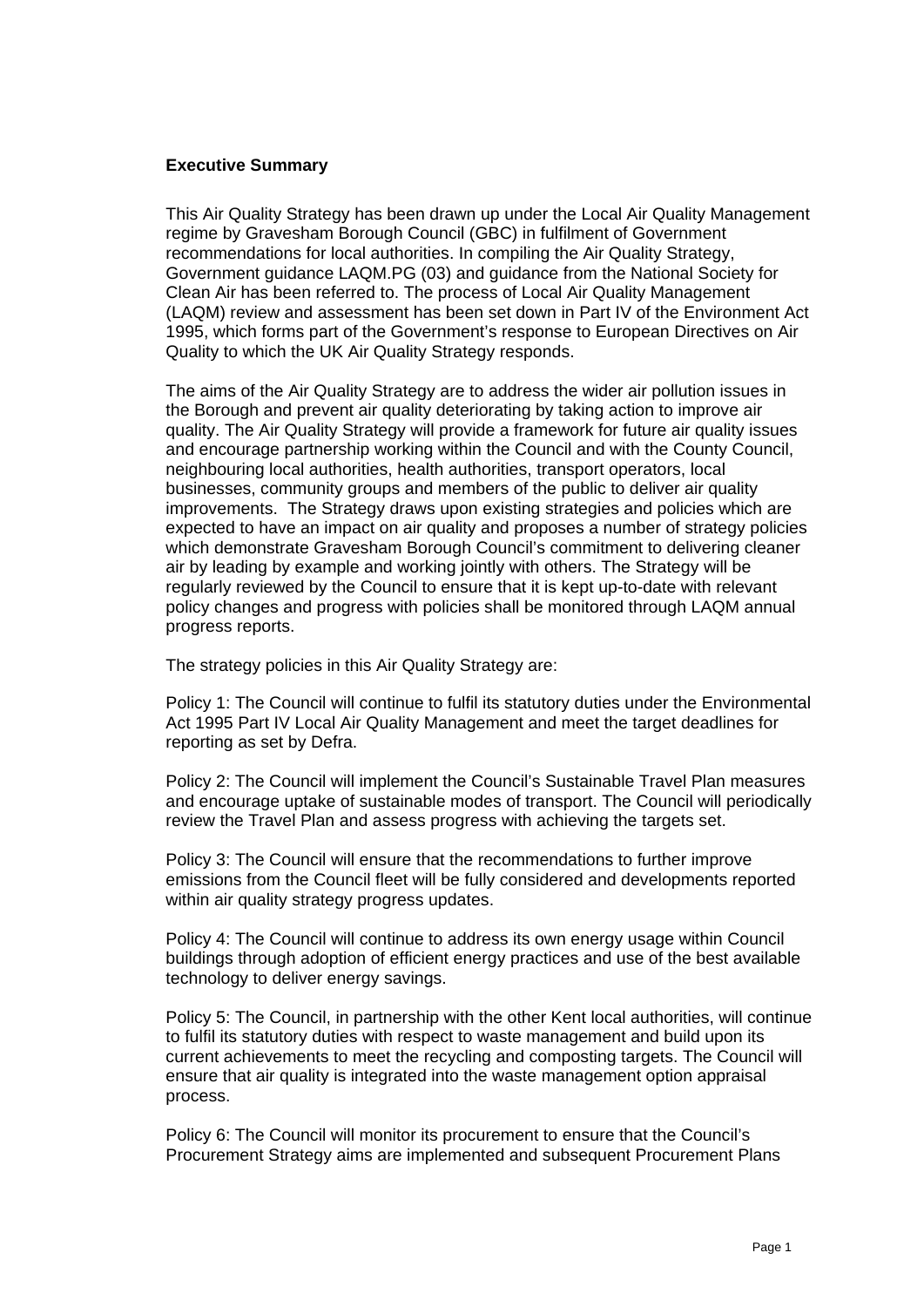include appropriate consideration to environmental impacts and sustainability appraisal.

Policy 7: The Council will continue to work together with Kent County Council on sustainable transport issues within the Borough to secure necessary air quality improvements and encourage more sustainable transport modes to the car to prevent further deterioration in air quality.

Policy 8: The Council will ensure that the aims of the Air Quality Strategy are integrated into all relevant Council's policies and strategies, (including the Local Development Framework, Community Strategy and Corporate Plan) and that air quality policies are adopted which ensure that future air quality is protected and enhanced through sustainable development.

Policy 9: The Council will regularly review its Code of Construction Practice to ensure that changes in guidance are taken into account and the recommendations represent best practice.

Policy 10: The Council will continue to work closely with businesses and industries within the Borough to secure necessary air quality improvements and encourage more sustainable practices through uptake of Travel Plans and awareness raising initiatives through the Local Business Partnership.

Policy 11: The Council will continue to work together with Kent County Council on work with schools within the Borough to secure air quality improvements through the development of school Travel Plans and encouragement of sustainable practices.

Policy 12: The Council will continue to work together with the Kent Energy Centre to promote and implement energy efficiency measures in Gravesham. Gravesham Borough Council will work in partnership with Kent County Council to implement the Kent Strategy sustainable energy policies.

Policy 13: The Council will continue to work together with the Primary Care Trusts to promote and implement health initiatives in Gravesham and help deliver environmental improvements to secure public health benefits. Subsequent reviews of the Public Health Strategy will emphasise the link between air quality and health to raise awareness of the impacts of poor air quality.

Policy 14: The Council will make details of the Air Quality Strategy policies and review and assessment reports available on the Website to ensure broad access to the consultation and implementation process.

Policy 15: The Council will continue to work together with the Kent and Medway Air Quality Partnership on promotional activities to raise the profile of air quality in Gravesham.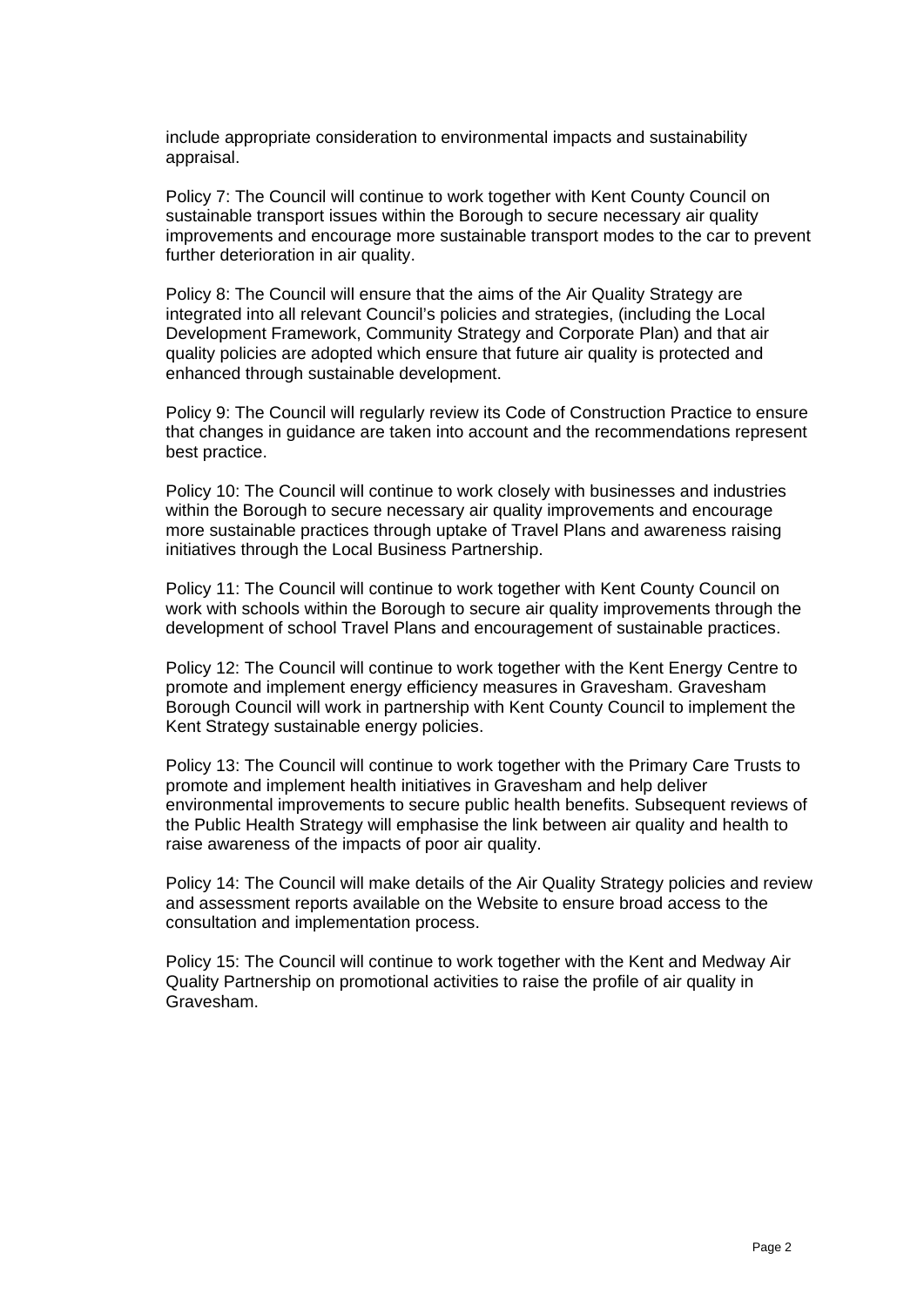# **1 Introduction and Aims of the Air Quality Strategy**

# **1.1 Project Background**

Gravesham Borough Council has drawn up, with the assistance of Bureau Veritas, a Local Air Quality Strategy for the Borough of Gravesham. The Government strongly recommend that all authorities consider drawing up a Local Air Quality Strategy as part of the local authority's responsibilities under the Local Air Quality Management regime.

Bureau Veritas has undertaken previous review and assessment reports for Gravesham Borough Council, which includes the Detailed Assessments and Air Quality Action Plans for the five Air Quality Management Areas in the Borough.

# **1.2 Legislative Background**

Part IV of the Environment Act, 1995, places a statutory duty on local authorities to periodically review and assess the air quality within their area. This involves consideration of present and likely future air quality against air quality standards and objectives. Guidelines for the 'Review and Assessment' of local air quality were published in the [1](#page-5-0)997 National Air Quality Strategy (NAQS)<sup>1</sup> and associated guidance and technical guidance. In 2000, Government reviewed the NAQS and set down a revised Air Quality Strategy for England, Scotland, Wales and Northern Ireland<sup>[2](#page-5-1)</sup> (AQS). This set down a revised framework for air quality standards and objectives for seven pollutants, which were subsequently set in Regulations in 2000 through the Air Quality Regulations  $2000<sup>3</sup>$  $2000<sup>3</sup>$  $2000<sup>3</sup>$ . These were subsequently amended in  $2002^{\bar{4}}$  $2002^{\bar{4}}$  $2002^{\bar{4}}$ .

Where it appears that the air quality objectives will not be met by the designated target dates local authorities must declare an Air Quality Management Area (AQMA) and develop Air Quality Action Plans to improve air quality and work towards achieving the air quality objectives.

Policy Guidance LAQM.PG (03) was published by the Government in 2003, which included guidance on the development of air quality strategies. The NSCA have published guidance 'Air Quality: Planning for Action (2001)' which include additional guidance on production of air quality strategies. These guidance documents have been taken into account in development of this Air Quality Strategy for GBC.

# **1.3 Aims of the Air Quality Strategy**

The purpose of the Air Quality Strategy is:

- To address air pollution issues on a wider scale for all pollutants of concern to health, in addition to greenhouse gases
- To prevent air quality deteriorating within the Borough and take action to improve air quality
- To provide a framework for future air quality issues and review of new/revised Air Quality Objectives and EU Limits

<sup>1</sup> 1 DoE (1997) The United Kingdom Nation Air Quality Strategy The Stationery Office

<span id="page-5-1"></span><span id="page-5-0"></span> $^2$  DETR (2000) The Air Quality Strategy for England, Scotland, Wales and Northern Ireland – Working together for Clean Air, The Stationery Office

<sup>3</sup> DETR (2000) The Air Quality Regulations 2000, The Stationery Office

<span id="page-5-3"></span><span id="page-5-2"></span><sup>4</sup> Defra (2002) The Air Quality Strategy for England, Scotland, Wales and Northern Ireland: Addendum, The Stationery Office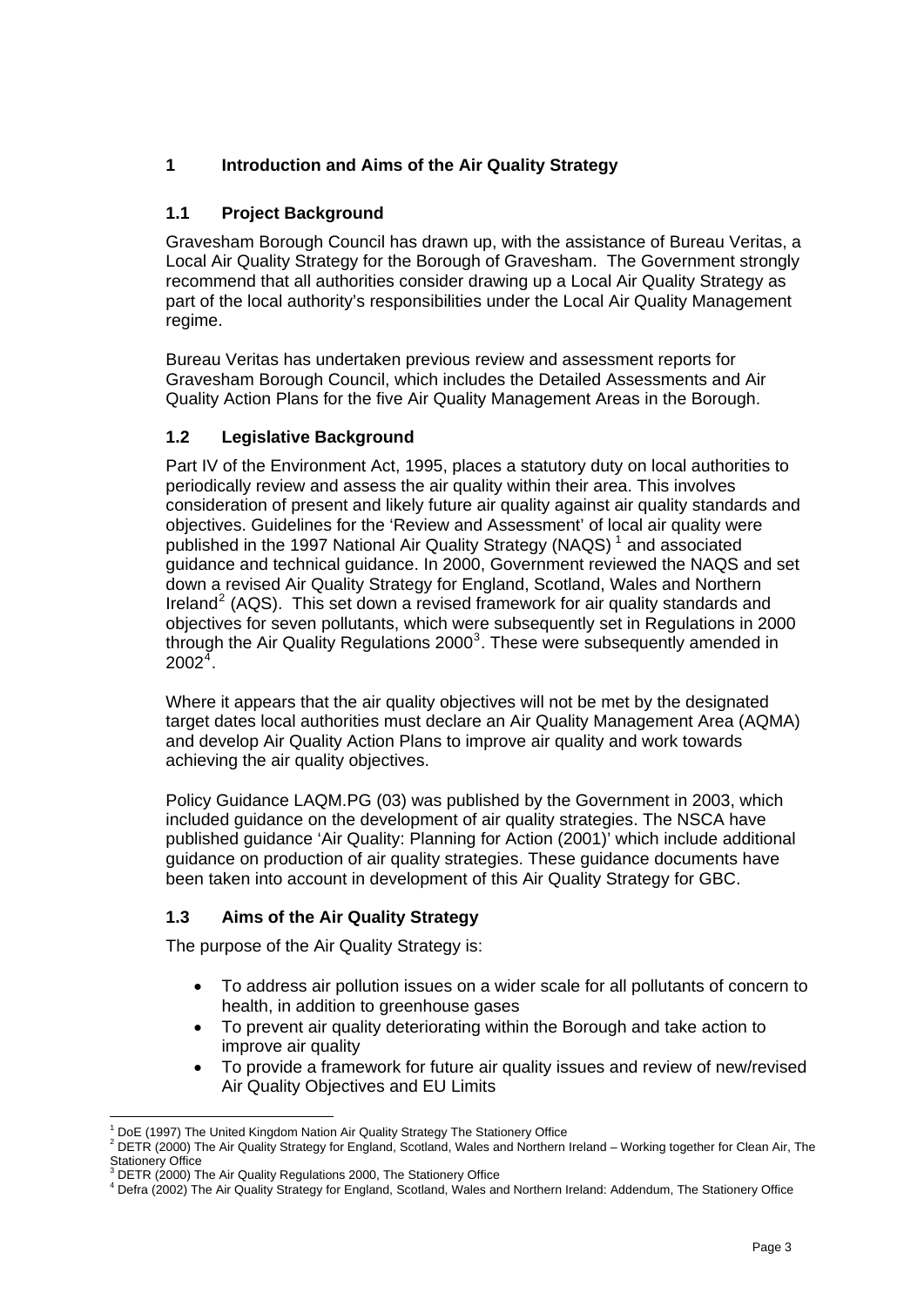- To encourage partnership working within the Council and with neighbouring local authorities
- To raise the profile of air quality in the local community and emphasise the role of the local authority in delivering cleaner air by leading by example
- To link together other local initiatives and strategies to achieve local emissions reductions.

# **1.4 Reporting of the Air Quality Strategy**

The Air Quality Strategy reflects both the Council's responsibilities with respect to local air quality impacts within the Borough and joint responsibilities through partnership working with the County Council, neighbouring local authorities, health authorities, transport operators, local businesses, community groups and members of the public. Proposed air quality strategy policies are reported as a series of commitments by the Council to lead by example and work in partnership with the community to improve local air quality.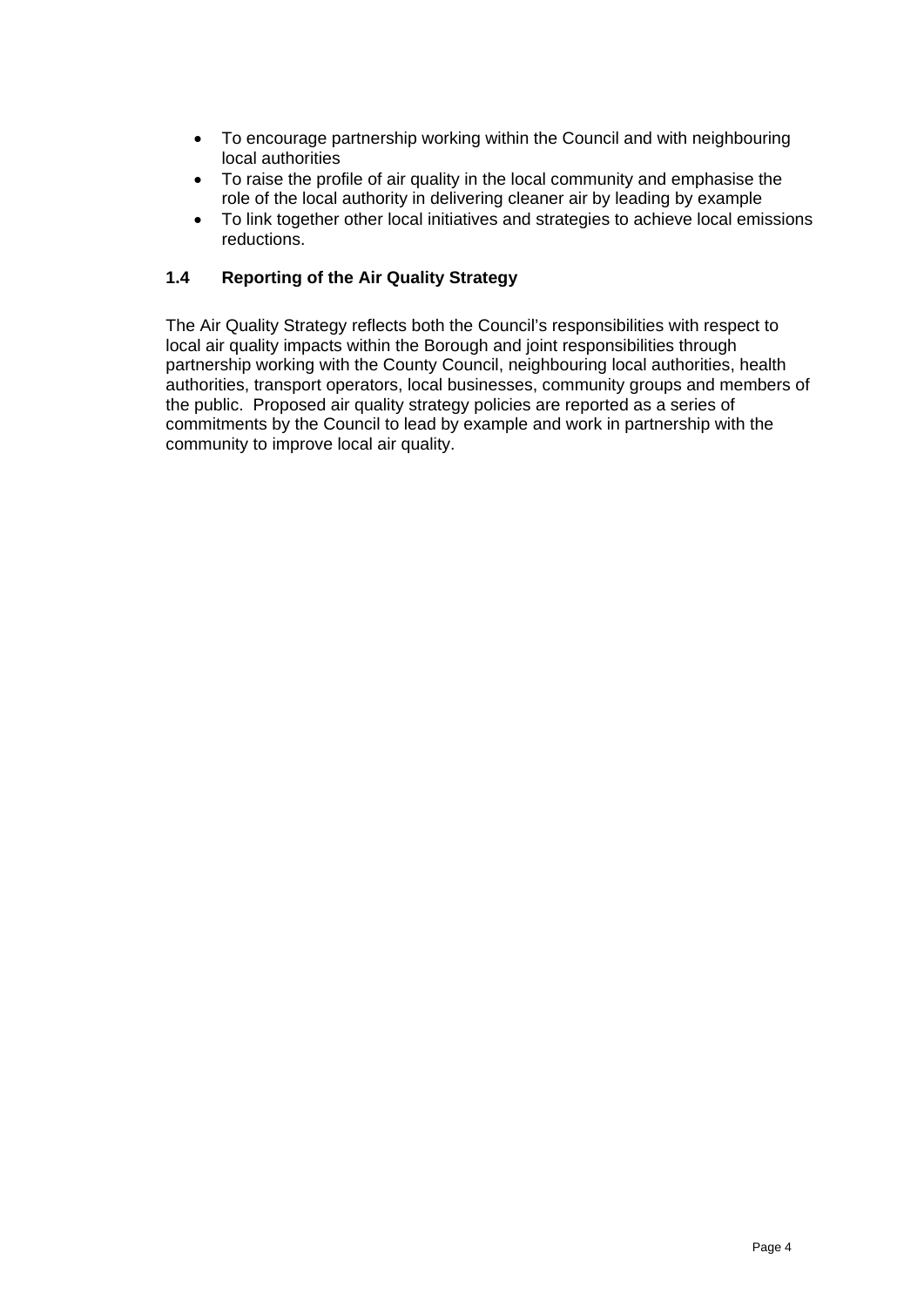# **2 Impact of Air Pollution on Health and the Environment**

The Committee on the Medical Effects of Air Pollutants (COMEAP) advise Government on the extent of health effects of air pollutants. COMEAP have estimated that in the UK the deaths of between 12,000 and 24,000 vulnerable people may be brought forward and between 14,000 and 24,000 hospital admissions and readmissions may be associated with short-term exposure to air pollution.

Table 1 sets out the potential adverse impacts on health of individual pollutants included within the scope of Local Air Quality Management (LAQM). With respect to LAQM in Gravesham, the main pollutants of concern to health have been identified as nitrogen dioxide and fine particulates due to road traffic emissions and, in Northfleet Industrial Area, fugitive dust emissions from industrial processes.

| <b>Pollutant</b>                 | <b>Health effects</b>                                                                                                                                                                                                                                                                                                                                                                                                                                            |  |  |
|----------------------------------|------------------------------------------------------------------------------------------------------------------------------------------------------------------------------------------------------------------------------------------------------------------------------------------------------------------------------------------------------------------------------------------------------------------------------------------------------------------|--|--|
| Nitrogen<br>dioxide              | Causes respiratory illnesses and possibly increases the risk of<br>lung infections. Young children and people with asthma are<br>the most sensitive to this pollutant.                                                                                                                                                                                                                                                                                           |  |  |
| Sulphur<br>dioxide               | Sulphur dioxide is an irritant and can cause a feeling of chest<br>tightness and a narrowing of the airways. Those who suffer<br>from asthma are more sensitive than other people. It can<br>aggravate existing bronchitis.                                                                                                                                                                                                                                      |  |  |
| Fine<br>particles<br>$(PM_{10})$ | Fine particles have been linked with a number of respiratory<br>illnesses, including asthma. Of more concern is that long-term<br>exposure to fine particles has recently been found to cause<br>premature death from heart disease and lung disease. Fine<br>particles may also cause lung cancer, since cancer-causing<br>compounds found in exhaust fumes attach themselves to the<br>surface of the particles, which may then be breathed into the<br>lungs. |  |  |
| Ozone                            | Ozone is a toxic gas which can cause damage and irritation to<br>the lungs and air ways. Damage is increased when taking<br>exercise, but the effects are not permanent. Asthmatics are<br>not thought to be more sensitive to ozone, although it is<br>possible that ozone may make people more sensitive to<br>pollens and allergens.                                                                                                                          |  |  |
| Carbon<br>monoxide               | This pollutant can deprive the blood of oxygen and can cause<br>headaches, dizziness, nausea and at very high levels, death.<br>Elderly people, pregnant women, young children and people<br>with heart disease and lung disease are more sensitive to<br>carbon monoxide.                                                                                                                                                                                       |  |  |
| Volatile<br>organic<br>compounds | Includes some compounds which are either known or thought<br>to cause cancer. Two compounds which are known to cause<br>cancer are benzene and 1,3-butadiene.                                                                                                                                                                                                                                                                                                    |  |  |
| Lead                             | Children are the most sensitive to lead poisoning. Exposure to<br>lead is thought to cause behavioural problems, lower learning<br>ability and lack of concentration.                                                                                                                                                                                                                                                                                            |  |  |

#### **Table 1 Summary of Air Pollution Health Effects**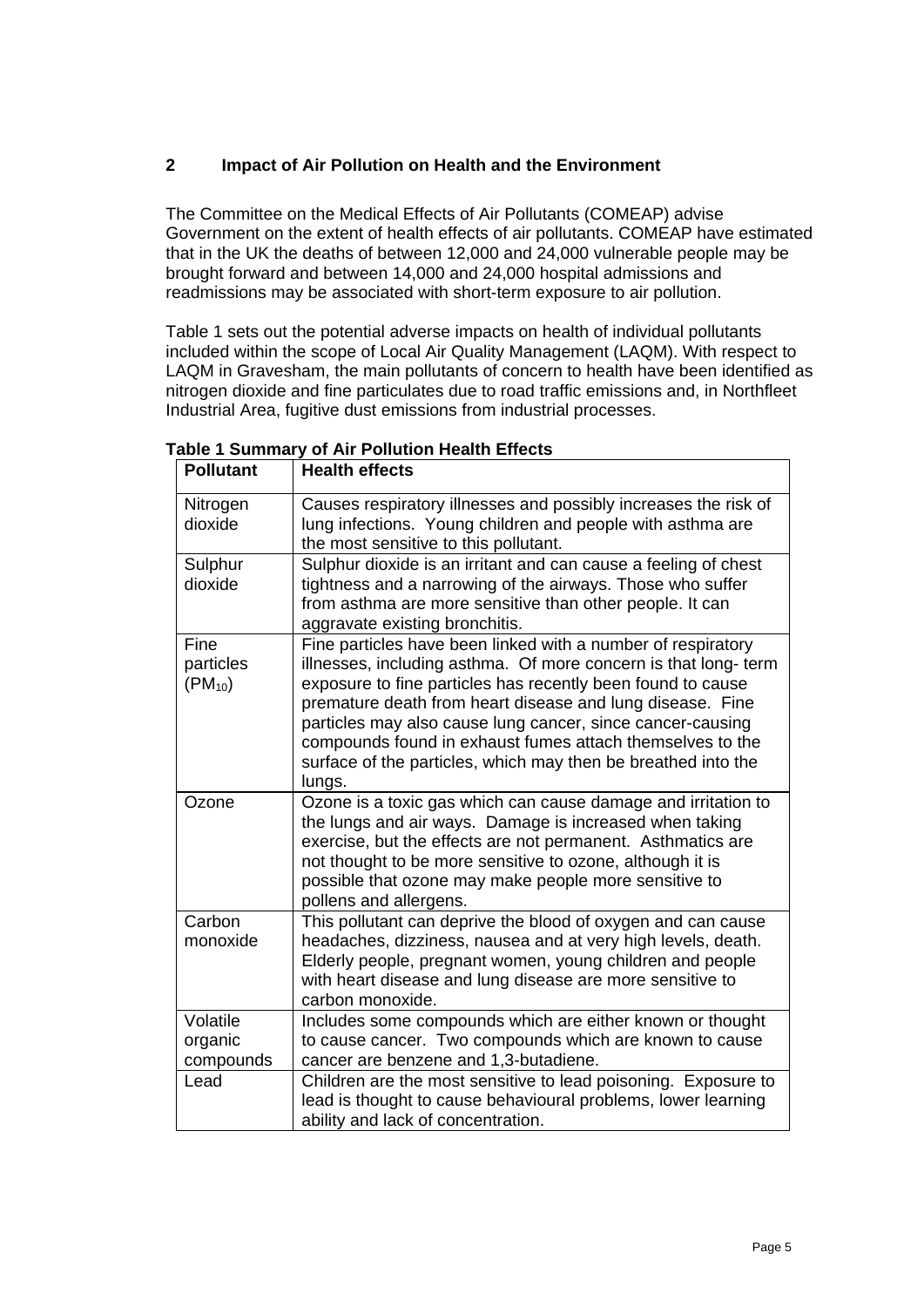With respect to adverse impacts of pollution on vegetation and ecosystems, the main pollutants have been identified as sulphur dioxide, nitrogen oxides and ozone. EU Directive Limit values have been set for sulphur dioxide and nitrogen oxides with respect to vegetation and these are UK national objectives i.e. outside the Local Air Quality Management considerations. Nitrogen oxides can cause adverse effects at elevated levels including leaf or needle damage and reduced growth. Sulphur dioxide can cause degradation of chlorophyll, reduced photosynthesis, raised respiration rates and changes in protein metabolism.

With respect to the wider environment and potential climate change impacts, the release of greenhouse gases, particularly carbon dioxide, into the atmosphere from industrial activities, energy generation and traffic emissions is of particular concern. Climate change is expected to lead to more extreme weather conditions, wetter winters with subsequent flooding issues, hotter and drier summers leading to water resource issues, and rises in sea levels with potential flooding and increased coastal erosion.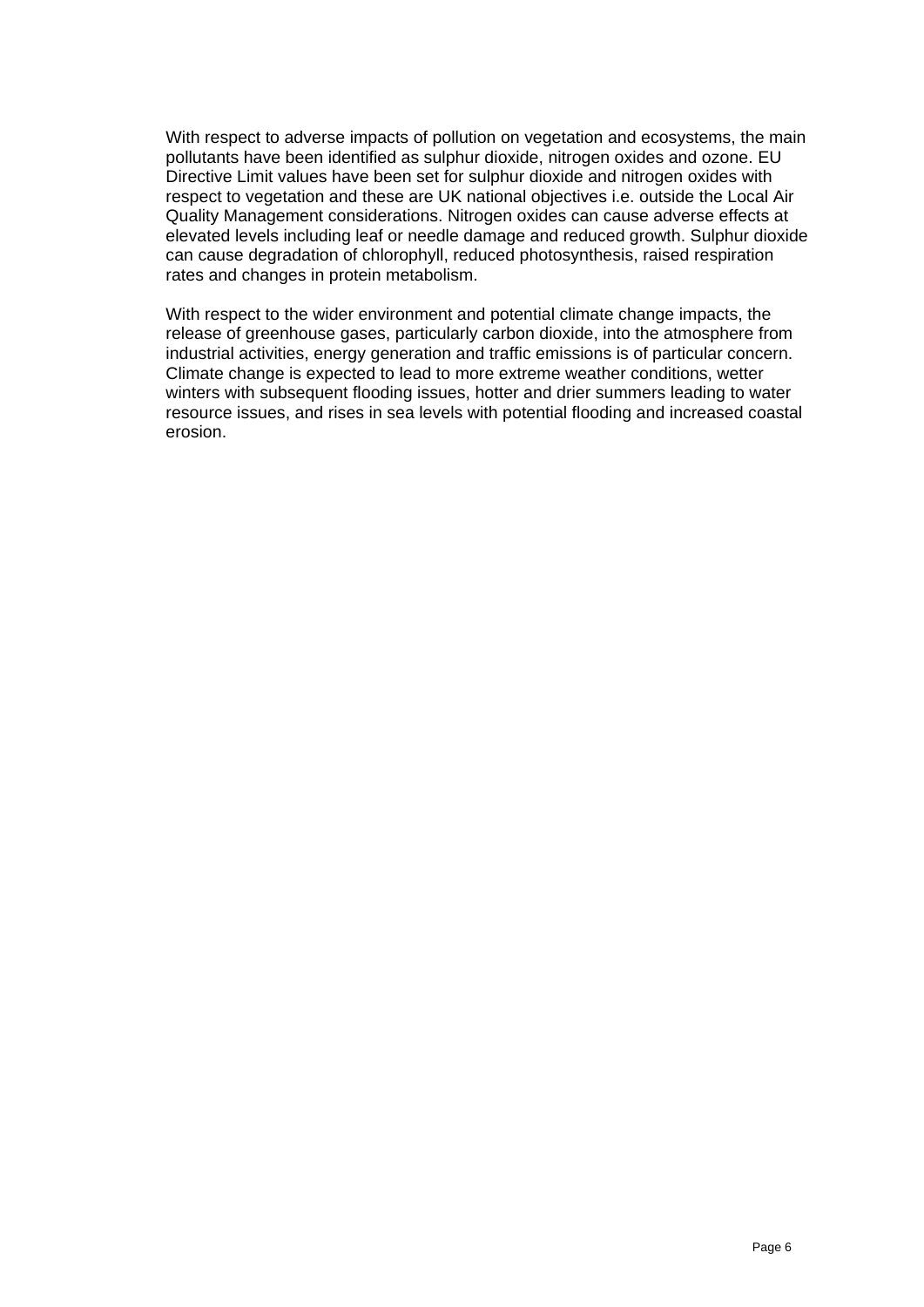# **3 Overview of Air Quality in Gravesham**

The main source of air pollution in the Borough is road traffic emissions from major roads, notably the A2 Trunk Road and a number of strategic urban roads through Gravesend town centre. In addition, 'fugitive' dust emissions from industrial processes in the Northfleet Industrial Area have been shown to be a problem in a localised area. Other pollution sources, including commercial and domestic sources, also make a contribution to background pollution concentrations.

The Local Air Quality Management (LAQM) review and assessment process to date within the Borough is summarised below.

# **3.1 The First Round of Review and Assessment of Air Quality**

Gravesham Borough Council undertook the first round of review and assessment (the 'First Round') between 1998 and 2001. The First Round was a three-stage process, which assessed the sources of seven air pollutants of concern to health: Benzene, 1,3 butadiene, carbon monoxide, lead, nitrogen dioxide ( $NO<sub>2</sub>$ ), fine particulates ( $PM<sub>10</sub>$ ) and sulphur dioxide. The conclusions of the First Round were that it was expected that all Air Quality Objectives were expected to be met with the exception of  $NO<sub>2</sub>$  and PM<sub>10</sub>. The first round results showed exceedences of the 2005 nitrogen dioxide Objectives and the 2004  $PM_{10}$  Objectives. These were predicted at relevant receptors bordering the A2 corridor through the Borough and exceedences of the 2004  $PM_{10}$ objective were predicted within the Northfleet Industrial Area. This resulted in the declaration of two Air Quality Management Areas (AQMAs):

- The 'A2 Trunk Road AQMA' for nitrogen dioxide and  $PM_{10}$  largely due to road traffic emissions from the A2.
- The 'Northfleet Industrial Area AQMA' for PM<sub>10</sub> largely due to 'fugitive' (uncontrolled) emissions from industrial processes in and surrounding the area.

An Air Quality Action Plan was drawn up in 2003 to improve air quality in the AQMA areas. Measures were proposed that would directly impact on the AQMAs, in addition to general Borough wide measures to encourage modal shift to walking, cycling and public transport. The  $PM_{10}$  and NO<sub>2</sub> objectives (2004/2005) were assessed as unlikely to be met without immediate intervention by the Highways Agency through direct measures for the A2 Trunk Road AQMA and the major industrial operators for the Northfleet Industrial Area AQMA. While Gravesham Borough Council can implement a number of measures in the short term which will lead to air quality improvements, the current proposals by the Highways Agency, for realignment of the A2 Trunk Road, and industrial process operators (notably Lafarge Cement UK) for the Northfleet Industrial AQMA are longer-term goals (~2008) and will not achieve the Objectives by their target dates. As such, without additional measures, the achievement of the Objectives is a long-term goal of the Council for which annual updates are provided through air quality progress reports.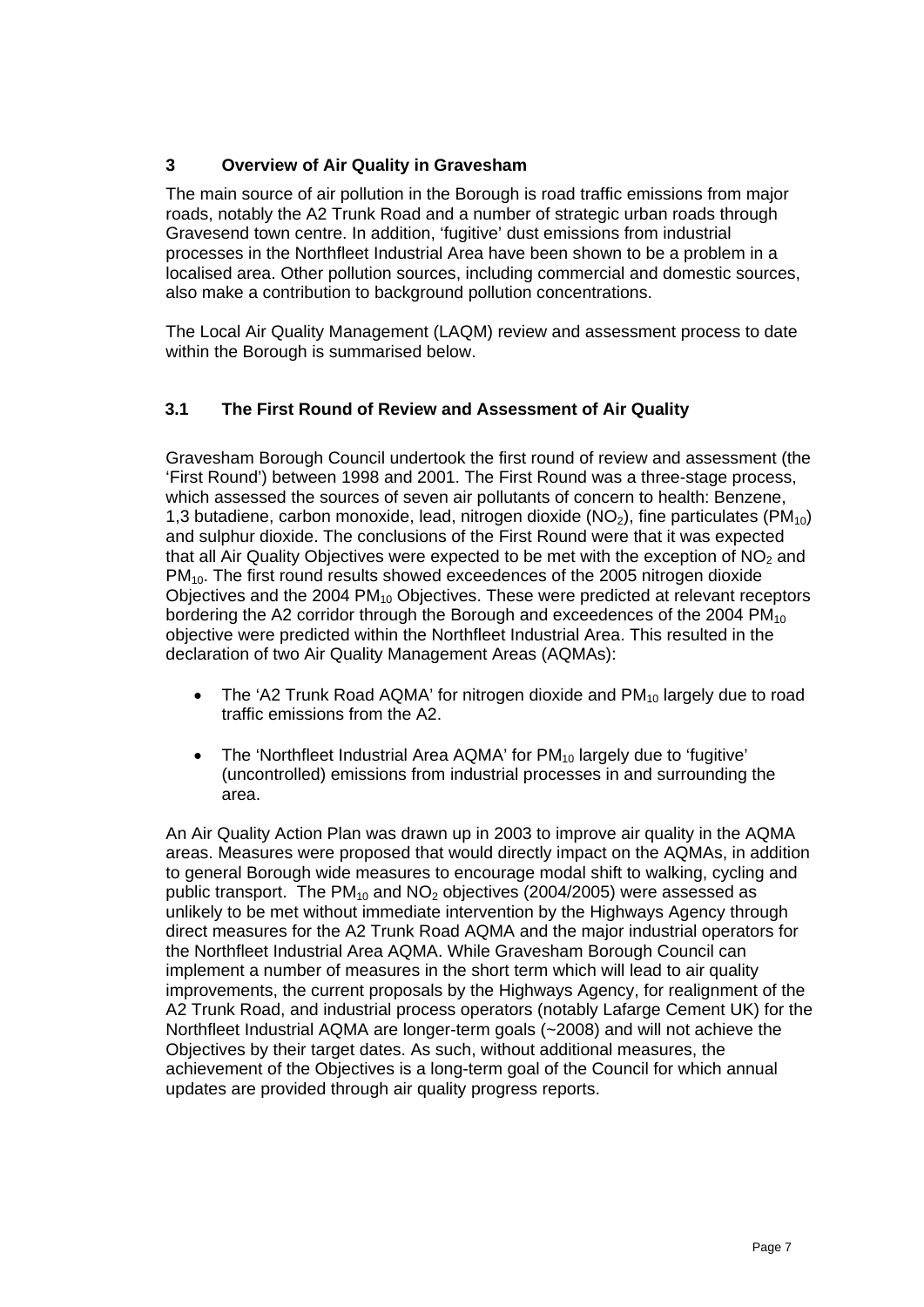# **3.2 The Second Round of Review and Assessment of Air Quality**

The Updating and Screening Assessment (2003) was the first phase of the second round review and assessment. Similar to Stage One of the previous round, there was consideration of the seven pollutants of concern to health and an assessment was made as to whether Air Quality Objectives for these pollutants would be met. Gravesham Borough Council completed this in July 2003, with the conclusion that a Detailed Assessment was required for  $NO<sub>2</sub>$  due to emissions from road traffic on the Gravesend Town Centre one-way system, four heavily trafficked junctions ((1) Wrotham Road/Old Road West (2) Parrock Road/Old Road East (3) Old Road West/Pelham Road (4) Perry Street/Vale Road) and the A226 through Northfleet. All other Air Quality Objectives are expected to be met.

The Detailed Assessment (2004) and subsequent Addendum Report considered the nitrogen dioxide  $(NO<sub>2</sub>)$  annual mean objective at the six locations identified in the Updating and Screening Assessment, through dispersion modelling using ADMS-Roads and additional monitoring undertaken at relevant receptor locations.

The results showed that there were predicted exceedences of the  $NO<sub>2</sub>$  annual mean Objective identified at the nearest receptors within three of the areas that underwent Detailed Assessment: A226 One-way system Gravesend, B262/B261 Pelham Arms Junction, and A227/B261 Wrotham Road/Old Road West Junction.

The Detailed Assessment concluded that Gravesham Borough Council should consider declaring Air Quality Management Areas (AQMAs) on the basis of the potential exceedences in the assessment areas as highlighted in the Detailed Assessment Report where exposure criteria are fulfilled. Gravesham Borough Council declared the three further areas as AQMAs on 1<sup>st</sup> April 2005 and are currently drawing up action plans to improve air quality within these areas.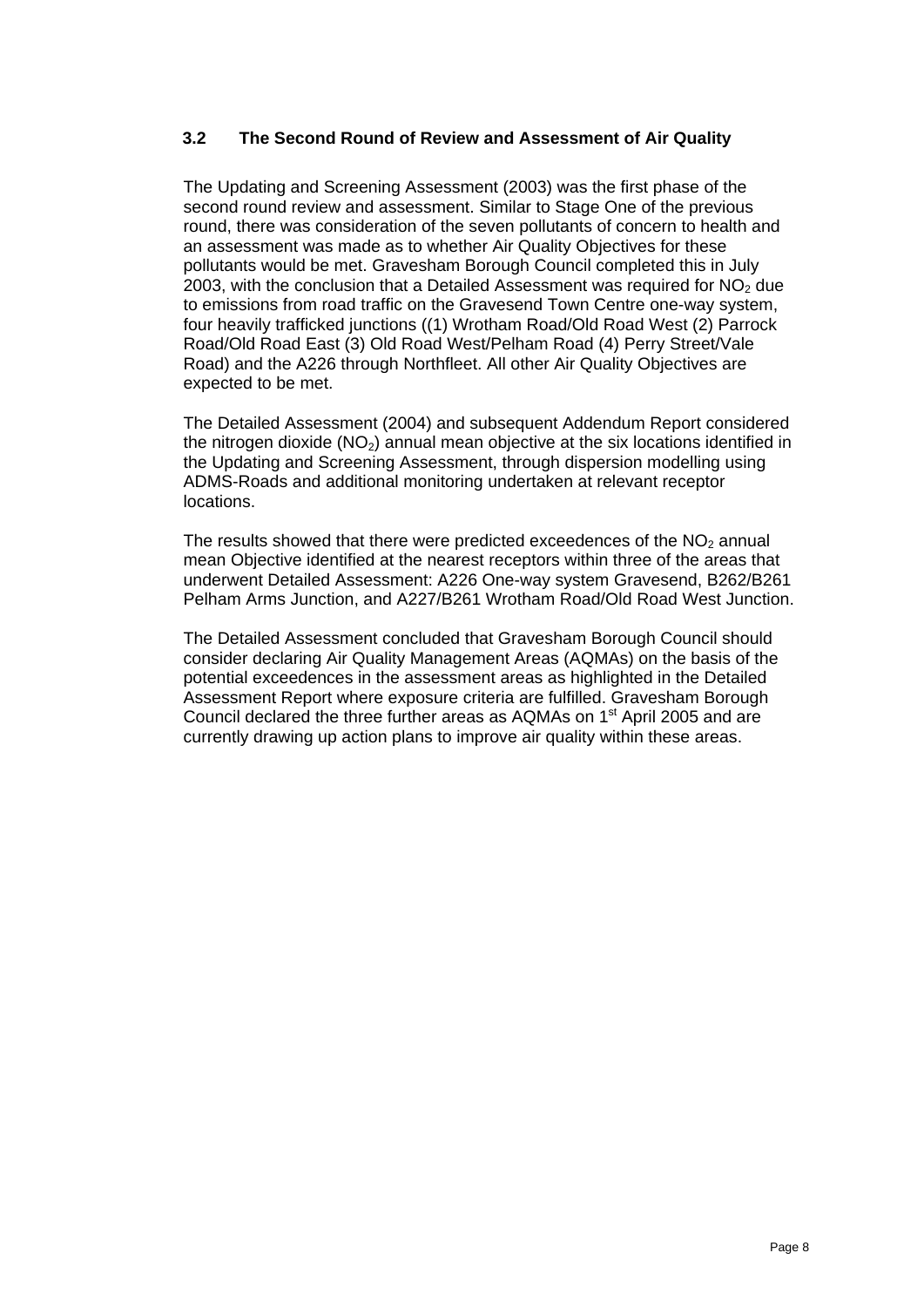# **4 The Council's Contribution to Improving Air Quality**

The Government is keen that local authorities demonstrate their commitment to delivering cleaner air through their local air quality strategies by leading by example and acting as a catalyst for encouraging others to consider their impact on the environment and help bring about improvements in local air quality.

# **4.1 Local Air Quality Management**

# **4.1.1 Review and Assessment**

Gravesham Borough Council has undertaken the first and second rounds of review and assessment between 1998 and 2005. The first round concluded with the declaration of two Air Quality Management Areas: the A2 Trunk Road AQMA and the Northfleet Industrial AQMA and an Action Plan is in place to improve air quality in these areas. The results of the second round of review and assessment showed further exceedences of the Air Quality Objectives and three additional AQMA areas were declared due to road traffic emissions: A226 One-way system Gravesend, B262/B261 Pelham Arms Junction, and A227/B261 Wrotham Road/Old Road West Junction. The Action Plan and Further Assessment for these AQMA areas are currently being finalised.

The third round of review and assessment has already begun, with the first phase, the Updating and Screening Assessment, to be completed by April 2006. The Council will continue its commitment to Local Air Quality Management through the subsequent review and assessment phases.

# **4.1.2 Monitoring Network**

Gravesham Borough Council has two air quality monitoring stations within the Borough: one at a roadside site along the A2 at Painters Ash School (grid reference x=562613, y=172075) and the other at an industrial background site at Lawn County Primary School in Northfleet (grid reference x=562143, y=174387). These were installed in January 1999 to more accurately assess levels of  $NO<sub>2</sub>$ , PM<sub>10</sub> and sulphur dioxide. There are triplicate  $NO<sub>2</sub>$  diffusion tubes co-located at the sites, which provide data for the bias adjustment of the passive diffusion tube monitoring network.

In addition to the continuous monitoring, Gravesham Borough Council currently operates 53  $NO<sub>2</sub>$  diffusion tubes sites within the Borough at relevant locations including the AQMA areas and background sites.

These sites provide valuable information in support of the air quality review and assessment process and enables progress with the implementation of action plans and strategies to improve air quality. The Council will continue its commitment to the monitoring of air quality at relevant sites as part of its responsibilities under Local Air Quality Management.

**Policy 1: The Council will continue to fulfil its statutory duties under the Environmental Act 1995 Part IV Local Air Quality Management and meet the target deadlines for reporting as set by Defra.**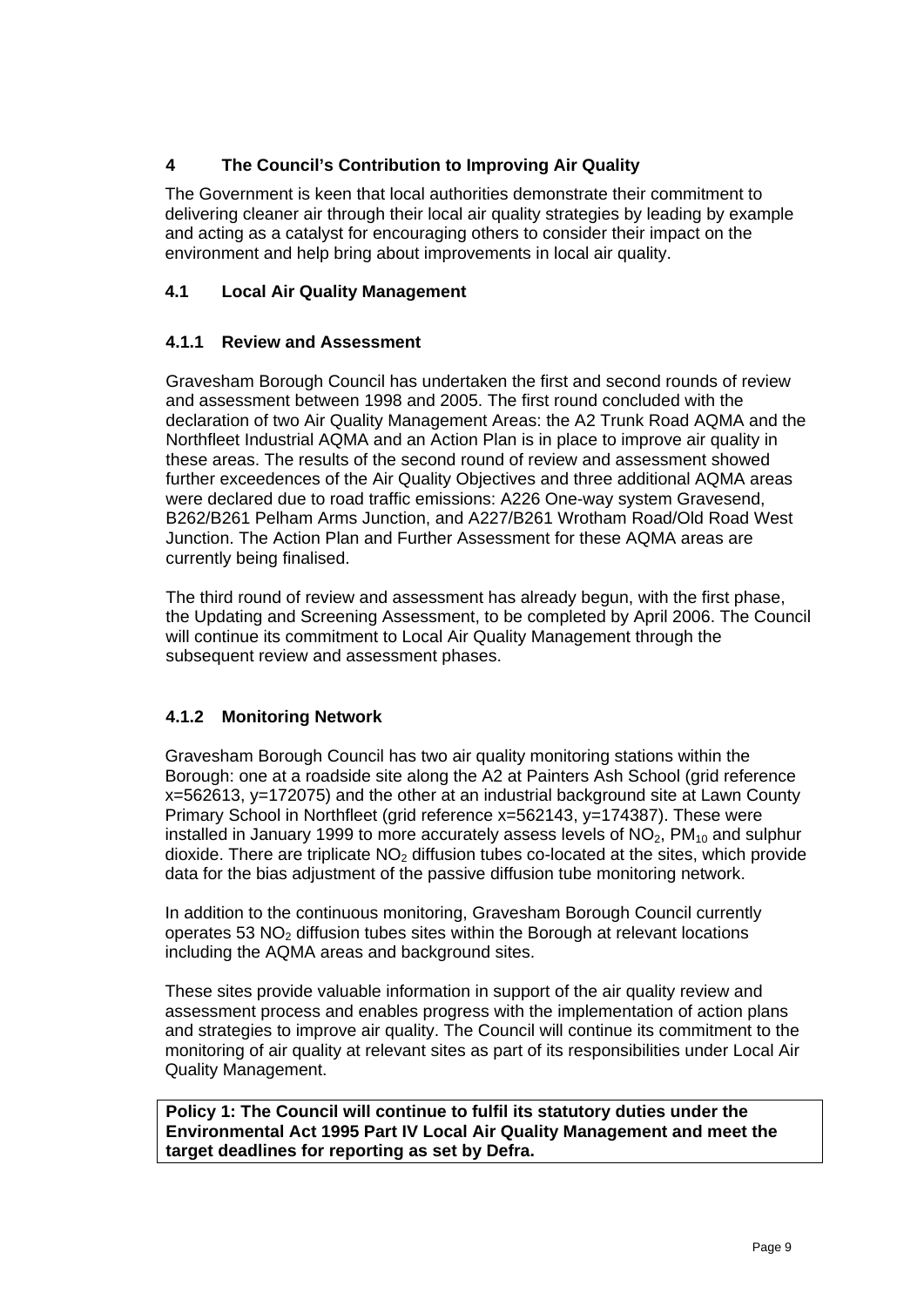# **4.2 Local Agenda 21 Strategy**

LA21 originated from the Earth Summit in Rio de Janeiro in 1992. It incorporates the concept of sustainable development – meeting current needs without compromising the needs of future generations. The LA21 process enables communities to take an active role in conserving their local environment and improving their quality of life. GBC finalised its LA21 Strategy in May 2001 and this set out objectives and actions which can be tied in directly with the Air Quality Action Plan aim to improve local air quality.

These objectives include actions to:

- promote sustainable development of land within the Borough;
- ensure that energy efficiency of all housing within the Borough is improved;
- minimise the impact of all human activities undertaken within Gravesham on the environment;
- work towards a more efficient and integrated transport system;
- reduce traffic and congestion through its land use policies; and
- promote the movement of people by public transport, walking and cycling thereby improving air quality and health.

The LA21 Strategy objectives have now largely been incorporated into the Kent Thameside Community Strategy and GBC Corporate Plan discussed in later sections.

## **4.3 Gravesham Borough Council's Sustainable Travel Plan**

A Travel Plan is a general term for a package of measures tailored to the needs of an organisation to introduce greener, cleaner and sustainable travel choices and reduce the reliance on the car. It involves the development of a set of mechanisms, initiatives and targets that together can enable an organisation to reduce the impact of travel and transport on the environment. This will include the consideration of alternative fuels.

Gravesham Borough Council is a major employer in the Borough and accepts responsibility for the impact of Council generated traffic on the environment and on local travel conditions. The Council approved the development and implementation of a sustainable Travel Plan to help manage and reduce that impact and to improve travel choices for staff.

A staff survey was undertaken in 2001, which was used to assess the modes of business travel and commuting and gauge support for potential travel plan options. The Travel Plan is being reviewed in 2006 by Planning and Regeneration Services and new targets will be set at this time. Options provided within the travel plan include:

Car Sharing

This has been implemented as an informal scheme within the Council, but will be extended through the KCC Kent Car Share Scheme, which GBC has signed up to.

- Interest Free Season Ticket Loans As an incentive to encourage staff to use public transport, season ticket loans are available.
- Pool Bikes For those staff requiring transport for business use, a number of pool bikes are available.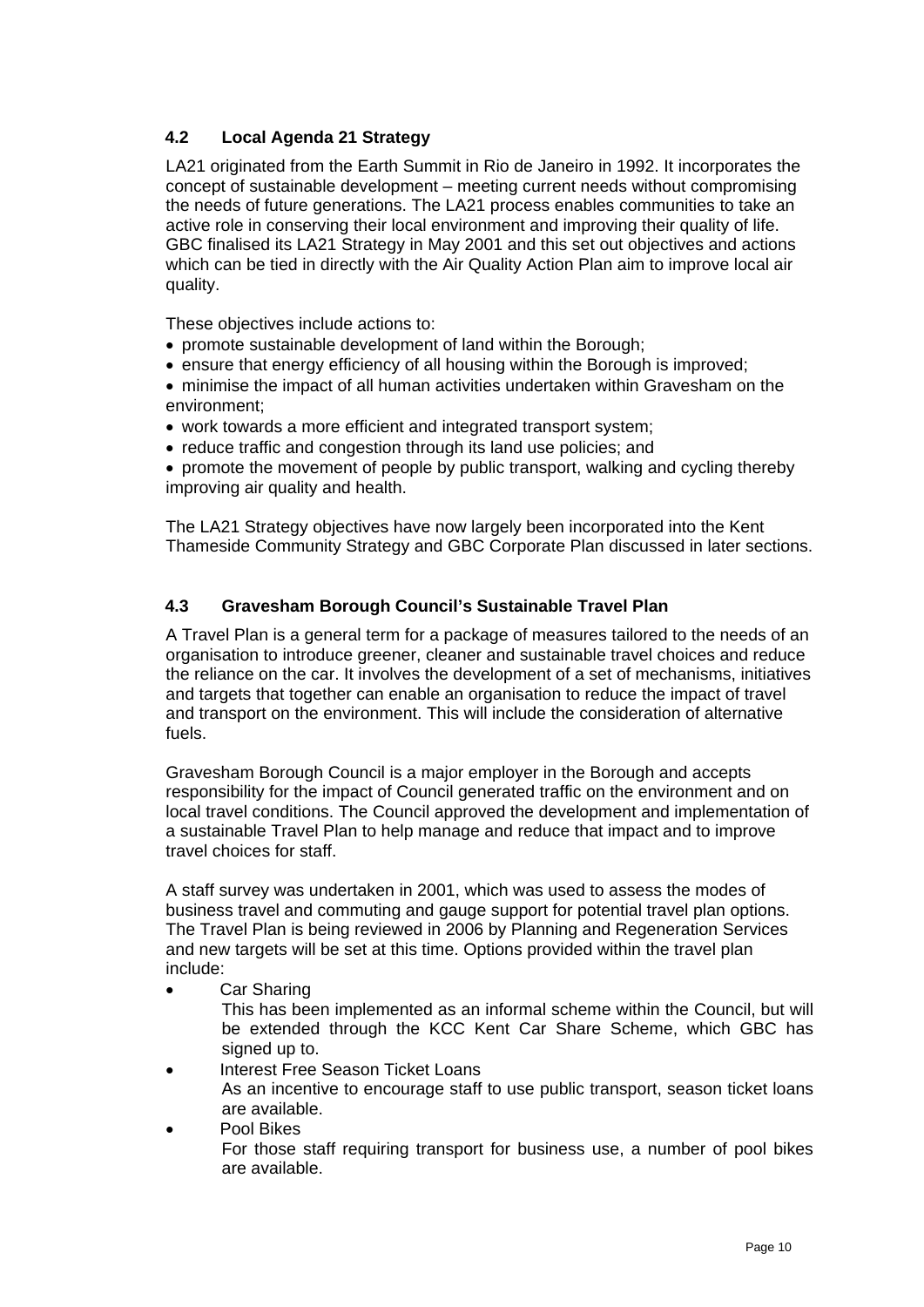• Home working

 A home working policy has been developed by the Council to enable improved scope for home working for staff.

**Policy 2: The Council will implement the Council's Sustainable Travel Plan measures and encourage uptake of sustainable modes of transport. The Council will periodically review the Travel Plan and assess progress will achieving the targets set.** 

# **4.4 Greening the Council's Fleet**

In considering the Council's own contribution to improving air quality, and to lead by example, it is recommended that consideration be given to the Council's own fleet emissions and those of their contractors. Many local authorities already run their own vehicles and those of their contractors on alternative fuels and have a programme of fleet renewal to ensure that emissions improve with time.

Gravesham Borough Council currently has a small number of electric vehicles within their fleet and use ultra-low sulphur diesel (ULSD), in addition to ensuring vehicles are appropriately maintained and that emissions meet the legal standards.

To help monitor and ensure continued progress with improving emissions within the Council fleet, the following recommendations will be considered:

- A fleet register will be maintained with information held on all the vehicles in the fleet, including the type of vehicle, age, fuel type/use, maintenance/service history;
- A rolling programme of vehicle renewals will be undertaken to consolidate technological advances within the fleet;
- Specifications of continuous regenerating traps (CRTs) and a minimum of Euro 3 compliant engines on new heavy commercial vehicles;
- Minimum specifications will be introduced into service contracts with outside contractors;
- Consideration will be made to the availability of grants (EST) for retrofitting CRTs to existing vehicles.

**Policy 3: The Council will ensure that the recommendations to further improve emissions from the Council fleet will be fully considered and developments reported within air quality strategy progress updates** 

## **4.5 Energy Management**

Gravesham Borough Council has a Green Housekeeping Policy, which includes measures to reduce energy consumption in all its buildings. A number of measures to increase energy efficiency in Council buildings have been undertaken, including an ongoing programme to replace light fittings with more energy efficient fittings and the purchase of 'green electricity' renewable energy. Future initiatives include fitting computer-controlled lighting whereby sensors will allow lighting to be switched off automatically if no movement is detected for long periods. In the meantime, staff are encouraged to adopt energy efficient practices at work by ensuring lighting and appliances are not left on unnecessarily.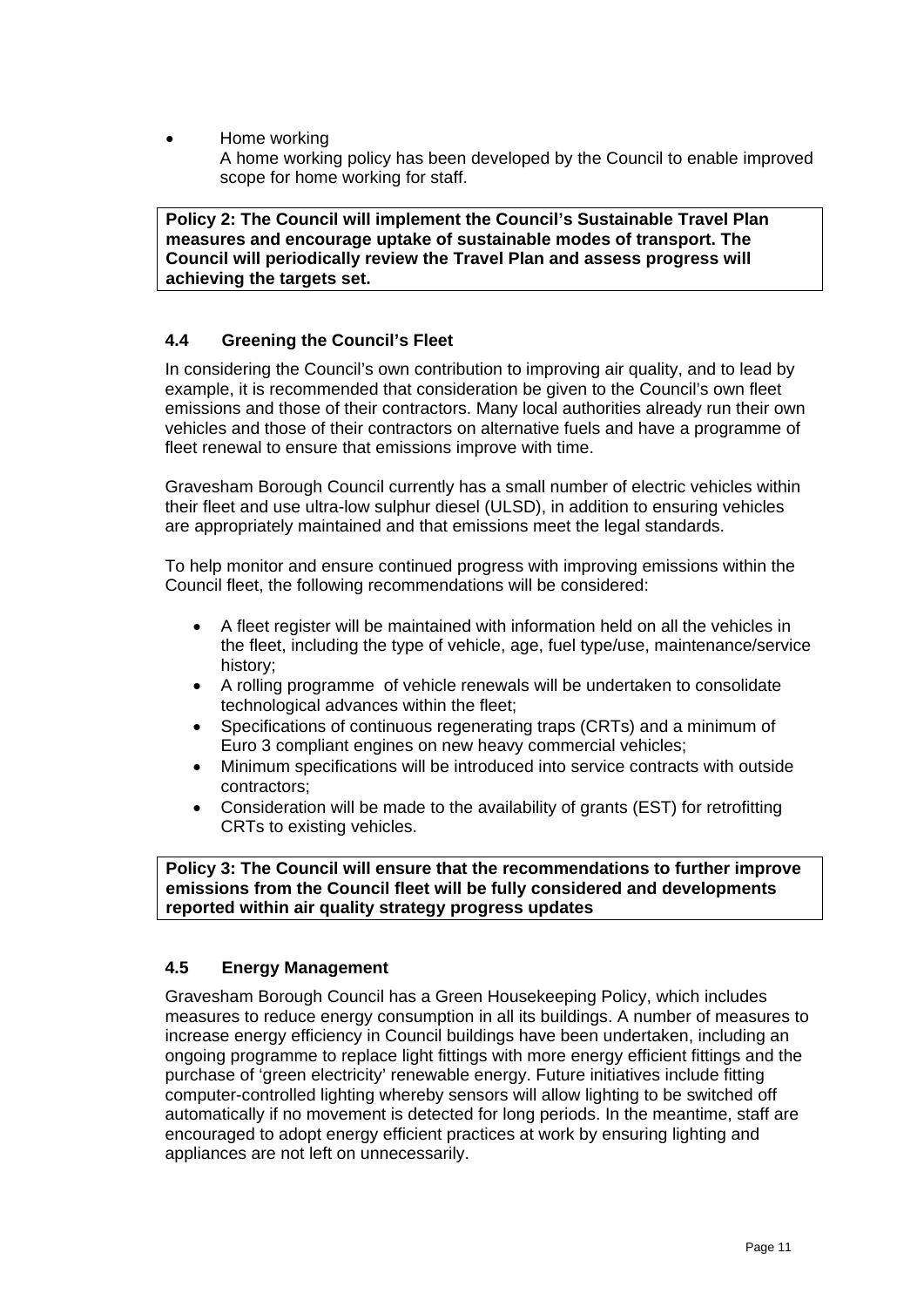**Policy 4: The Council will continue to address its own energy usage within Council buildings through adoption of efficient energy practices and use of the best available technology to deliver energy savings.** 

## **4.6 Waste Strategy**

The Government's Waste Strategy (2000) and subsequent Guidance on Municipal Waste Management Strategies (2001) sets out the framework for municipal waste management and sets challenging statutory recycling targets for local authorities with the aim of meeting the national recycling target of 25% by 2005. A statutory local recycling target of 33% for 2005/6 has been set for Gravesham Borough Council and is one of the Council's Best Value Performance Indicators.

In response to requirements of the National Waste Strategy, the Kent Waste Forum, a partnership of all collection and disposal authorities in Kent, has produced a Kentwide Waste Strategy. This Strategy sets out the recycling targets for local authorities and actions to be taken to achieve these to reduce waste and reduce the reliance on landfill disposal. By 2006/7 Kent authorities aim to be recycling and composting approximately 40% of waste with the rest being split equally between thermal treatment and landfill disposal.

Since the recycling targets were set, Gravesham Borough Council has considered the options for achieving the targets and set policies accordingly. The Council has established a clear bag recycling scheme Borough wide which has had an excellent uptake by Gravesham residents. The Council also continues its policy of environmental education encouraging Gravesham residents to carry out waste minimisation, recycling and home composting wherever possible. Joint initiatives are held with Kent County Council's War on Waste and a Waste/Community Action Forum has been established in Gravesham to enable members of the public to directly contribute towards the overall direction, policy and management of wastes.

A waste facility which will remove recyclables from the waste stream prior to turning residual waste into energy has been developed at Allington. This is due to be operational in early 2006 and will deal with household waste from a number of Kent local authorities including Gravesham.

**Policy 5: The Council, in partnership with the other Kent local authorities, will continue to fulfil its statutory duties with respect to waste management and build upon its current achievements to meet the recycling and composting targets. The Council will ensure that air quality is integrated into the waste management option appraisal process.** 

# **4.7 Procurement Strategy**

The most recent Gravesham Borough Council Procurement Strategy was completed in February 2005. This Strategy was an update on the previous Strategy undertaken in 2001 and takes into account more recent changes in procurement practice originating from the Egan, "Rethinking Construction" agenda (1998), the Byatt Report,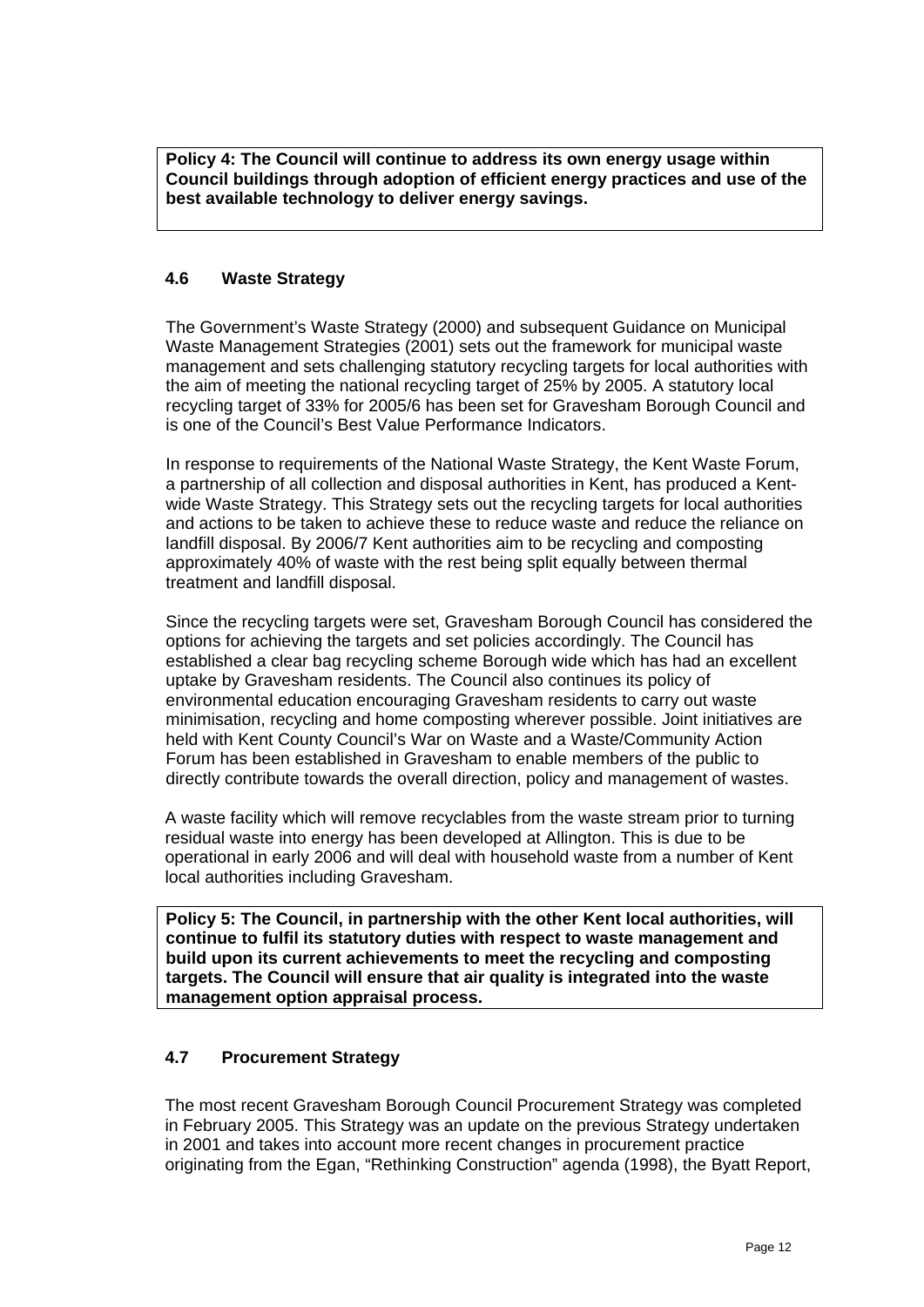"Delivering Better Services for Citizens" (2001) and the National Procurement Strategy (2003).

The Procurement Strategy has been linked closely with the aims of the Gravesham Corporate Plan, including consideration to sustainability issues and environmental impact:

- ensure procurement processes balance cost with quality and deliver services that are sustainable, innovative and structured to seek continuous improvement;
- ensure that the procurement process promotes and supports key Council policies which include diversity and equality, health and safety, employment, customer services and the environment;
- ensure that the procurement process incorporates the inclusion of sustainable design and environmental issues into technical specifications as appropriate.

The Strategy includes the development and publication of annual Procurement Plans and the development of processes through the tendering mechanism to allow bidders to be informed about how they will support the objectives of the Corporate Plan, including those referred to above.

The Council's effective management of its supplier and contractor database is considered central to it having the capacity to select quality service providers. The Council will continue to use the existing or a similar supplier accreditation process to ensure the quality and capacity of its supplier base.

The Strategy will be reviewed by the Procurement Manager at least once a year on a formal basis to ensure that it is consistent and relevant to the National Procurement Strategy, best practice procurement and the Council's Corporate Policy objectives.

**Policy 6: The Council will monitor its procurement to ensure that the Council's Procurement Strategy aims are implemented and subsequent Procurement Plans include appropriate consideration to environmental impacts and sustainability appraisal.**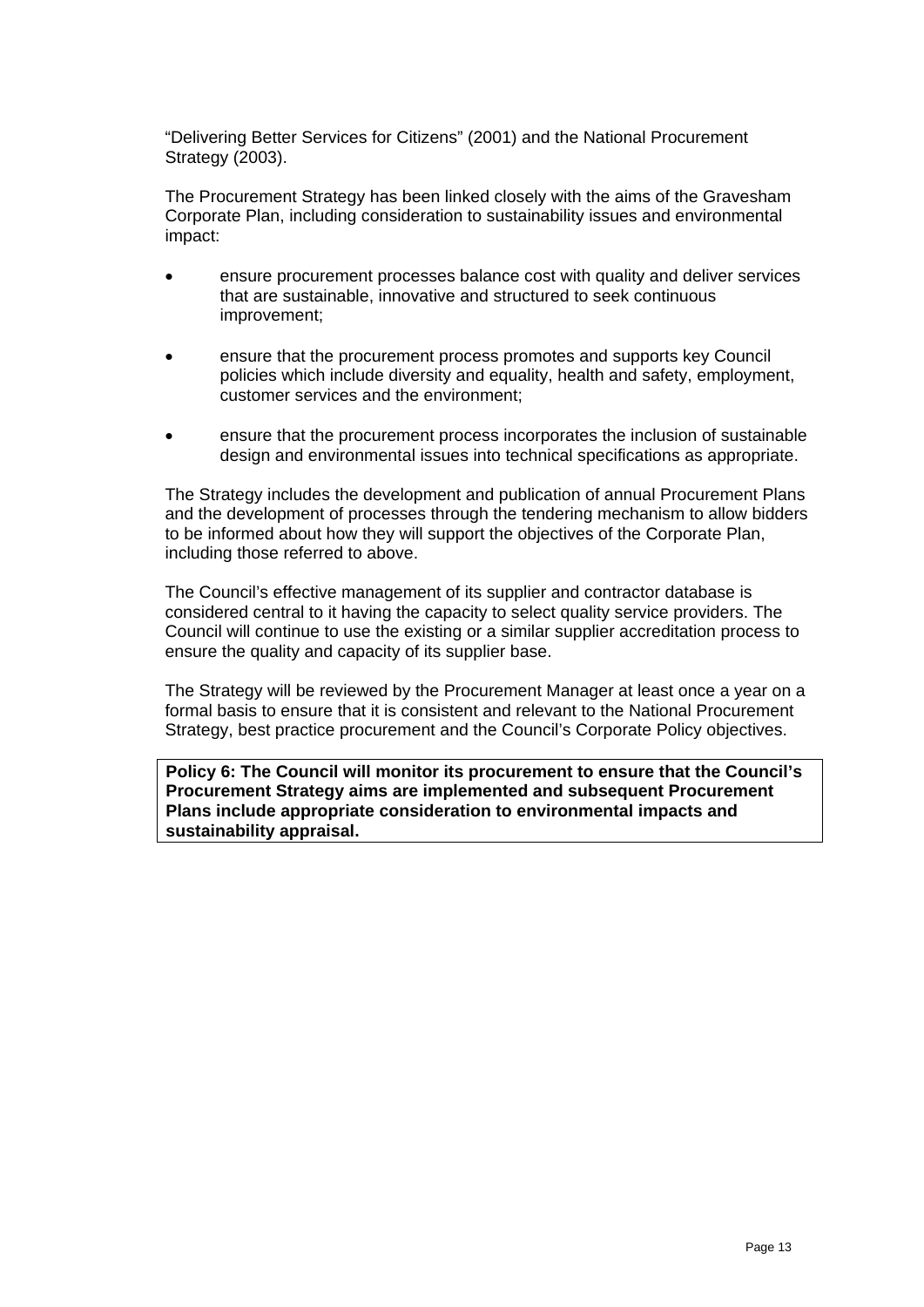# **5 Sustainable Transport**

# **5.1 Kent Local Transport Plan**

The White Paper 'A New Deal for Transport' set out new policy initiatives to create a better, more integrated sustainable transport system. This included greater emphasis on public transport, and cyclist and pedestrian accessibility, with initiatives such as Safer Routes to School, Green Transport Plans and Quality Partnerships between the local authority and transport operators. This was to be achieved through Local Transport Plans (LTP) with a five-year strategy for the implementation of local and regional transport measures. LTPs are required to be consistent with County Structure Plans, to ensure consistency and sustainability in transport proposals. KCC in partnership with the District authorities has developed the LTP for Kent. LTP strategies and initiatives are likely to have a significant impact on local air quality and therefore need to be closely co-ordinated with Air Quality Action Plans.

Kent County Council has submitted its Provisional 2<sup>nd</sup> LTP to DfT. This document publicises the main proposals for the  $2^{nd}$  LTP (2006/07 – 2010/11), which includes air quality as one of four shared priorities (which is closely linked to 'congestion', also a shared priority). The Provisional 2<sup>nd</sup> LTP was completed in July 2005, and the final LTP is due to be completed by the end March 2006. The final Plan will include a full sustainability appraisal of all measures, including air quality impacts.

Relevant proposed schemes likely to have both a direct and indirect impact on local air quality within the Borough, including the AQMA areas are incorporated within the  $2^{nd}$  LTP and form the foundation for the recent Air Quality Action Plan relating to the local road network in Gravesend. These include measures expected to have a direct impact on air quality in the AQMA areas (as listed below), in addition to Borough wide 'smarter' measures, such as improvements to walking and cycling facilities and promotion of uptake of Travel Plans for schools and businesses to encourage modal shift.

- Traffic rerouting using VMS
- HGV rerouting
- New road infrastructure (Rathmore Link Road)
- Traffic Management (UTMC and junction improvements)
- Pedestrianisation of King Street
- Improve emissions standards for Public Service Vehicles
- Road prioritisation (Bus priority)
- Public transport improvements (Including Fastrack\* and Gravesham station improvements)
- Development of a car parking strategy

*\*Fastrack* is the working name for a new bus-based public transport network for Kent Thameside. It is planned to have core express routes, feeder routes and rural links connecting most of the major existing and new developments in the Dartford and Gravesham areas. It aims to provide fast, reliable, frequent and accessible public transport. Completion of the first phase is due in 2006 which will run from Home Gardens to Greenhithe Railway Station via Darenth Road, Leigh City Technology College, Darent Valley Hospital and Bluewater shopping centre. Fastrack development will help encourage future sustainable developments and therefore control future congestion on the existing road network in Kent Thameside.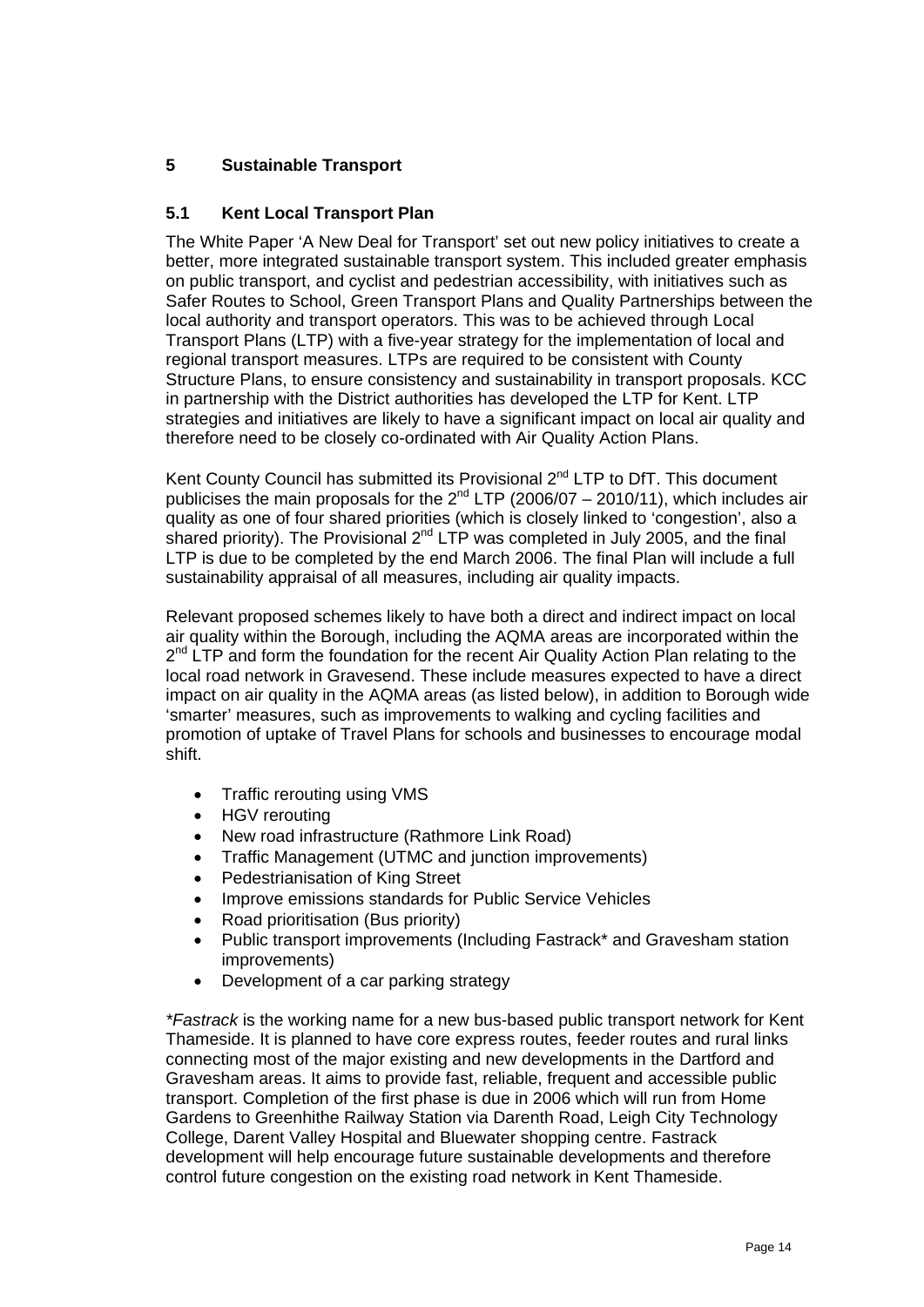**Policy 7: The Council will continue to work together with Kent County Council on sustainable transport issues within the Borough to secure necessary air quality improvements and encourage more sustainable transport modes to the car to prevent further deterioration in air quality**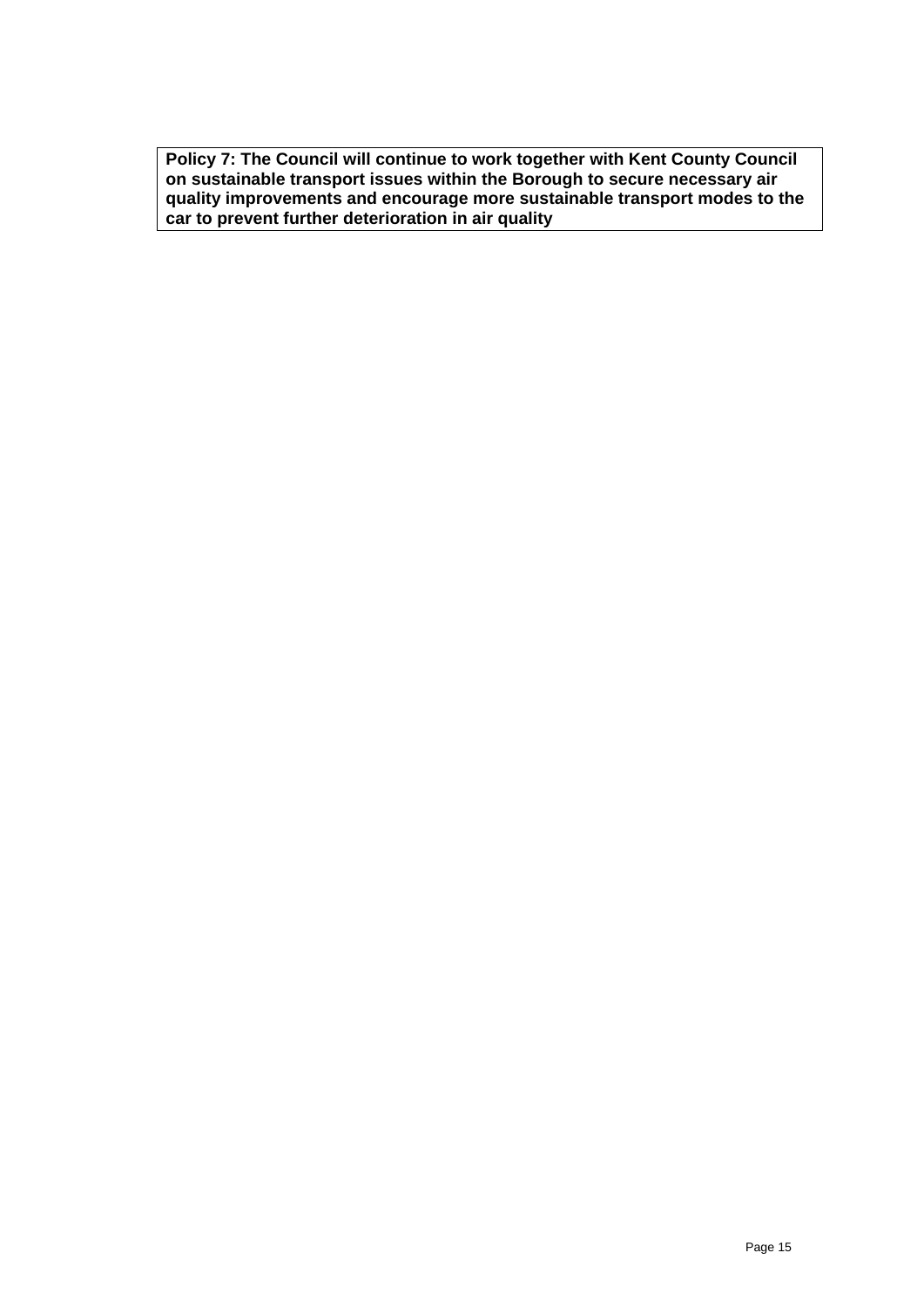# **6 Land Use Planning**

There are a number of related land use policies and strategies at the local and regional level that can be tied in directly with the aims of the Air Quality Strategy, and will help contribute to overall improvements in air quality across the Borough.

## **6.1 Local Plan / Local Development Framework**

The Planning and Compulsory Purchase Act 2004 has introduced a new national planning system which has seen Local Plans replaced by Local Development Frameworks (LDFs) which will comprise of a series of inter-related Local Development Documents (LDDs). The aim is for all local planning authorities to have Local Development Frameworks in place by 2007. The new proposals are intended to speed the plan-making process up by producing more focused, flexible, and slimmer plans. A Strategic Environmental Assessment/ Sustainability Appraisal needs to be undertaken alongside plan preparation and also a Statement of Community Involvement. This Statement will identify how the Council intends to consult on the plan, in particular engaging those groups that are traditionally hard to reach.

The new Act makes transitional arrangements for local planning authorities to transfer from local plans to LDFs. Current adopted local plan policies can be "saved", which means that they can still be used as the statutory basis for determining planning applications.

The Gravesham Local Plan First Review (November 1994) is the current adopted Local Plan but it does not include any policies on air quality. However, the Gravesham Local Plan Second Review (Deposit Version) includes the following policy, although it has limited weight because the Review was not completed in view of the introduction of the LDF system.

## **Air Quality**

**'Policy NE16** Development likely to results in emissions to air, by reason of its operational characteristics or the traffic generated by it, will require the submission of details to enable a full assessment of the impacts on air quality to be carried out. Such development will only be allowed if it does not have an unacceptable effect on health, amenity or the natural environment, taking into account the cumulative effects of other existing and proposed sources of air pollution in the vicinity. In making such an assessment, consideration will be given to whether or not the development would cause current national air quality standards to be exceeded.'

The above air quality policy has been adopted for development control purposes and will be a material consideration in the determination of planning applications. No objections were received at the first deposit stage of the Local Plan Review, only a request for clarification. However, four provisional policies have been drawn up to ensure air quality is appropriately considered in the evolving development planning process. These policies will be taken forward as part of the new Gravesham Local Development Framework. (GLDF)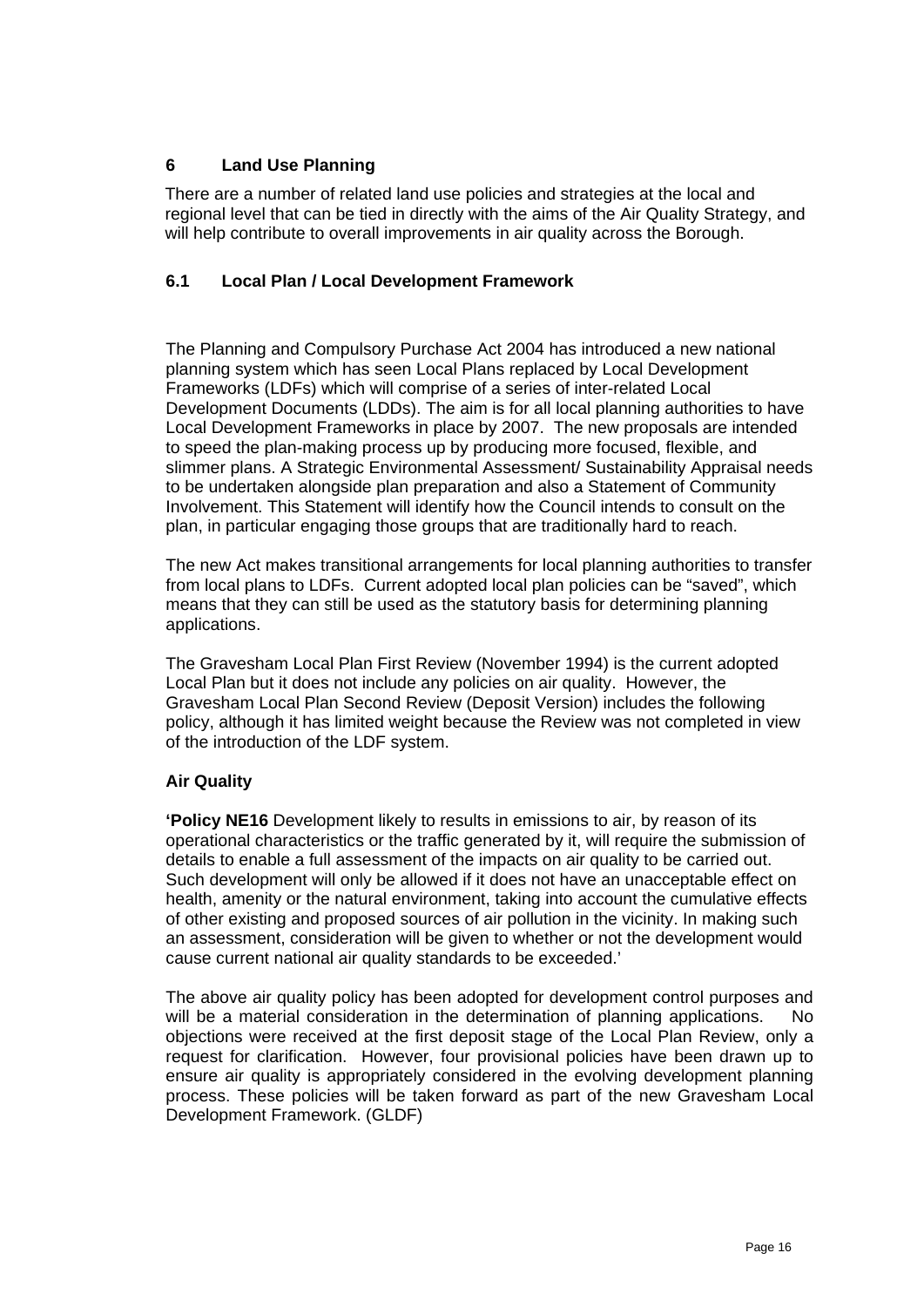**Air Quality: Minimisation of Pollutants** Development proposals will only be permitted where they are sited and designed to minimise the emission of air pollutants and the impact of air pollutants on the local environment.

**Air Impact Assessments** Development proposals that give rise to a potentially polluting activity, including the emission of dust, will only be permitted where they are accompanied by an assessment of the potential impact of the proposal on local air quality arising either from the operational characteristics of the development or the traffic generated by it.

**Development in Air Quality Management Areas** Development within an Air Quality Management Area will only be permitted if it can be demonstrated that the resulting long-term air quality situation will be satisfactory, and that short and medium term impacts can be minimised to an acceptable level.

**Development sensitive to Air Pollution** Development which would be sensitive to adverse levels of air pollution will not be supported where such conditions exist, or are in prospect, and where mitigation measures would not afford satisfactory protection.

The following policies are also included in the Gravesham Local Plan Second Review (Deposit Version) and their status is as explained above. They will also be taken forward as part of the new GLDF.

#### **Energy Efficiency**

'**Policy NE24** New build development will only be allowed where it will give optimal energy efficiency through site layout, orientation, form and design.'

#### **Location of Development**

'**Policy T1** In considering development proposals, the Local Planning and Highways Authorities will consider the impact of the generated travel demand on the transport system as a whole and on the environment. Contributions towards the improvement of public transport provision and highways will be required, depending on the scale, location and local circumstances of the proposal. Major development will be required to provide Travel Assessments, including a Parking Strategy and Green Travel Plan.

**Policies T2 – T6** relate to the safeguarding of land for and encouragement of public transport improvements, including the Fastrack rapid transit network and the Gravesend Station Public Transport Interchange, and the Channel Tunnel Rail Link and Ebbsfleet International and Domestic Stations. With major development proposed in the Kent Thameside area, the improvement of public transport facilities and encouragement of uptake will be essential to minimise the impact on air quality.

#### **Cycling**

'**Policy T7** The Borough Council will encourage the use of cycles as a means of travel for short and medium distance trips and for recreation and, to this end, will seek to implement a network of cycle routes throughout the Borough. It will work with all relevant agencies and funding sources to achieve this, as part of the Green Grid. In particular, it will encourage the completion of National Cycle Route 1 and protect this route from any development which would prejudice it.'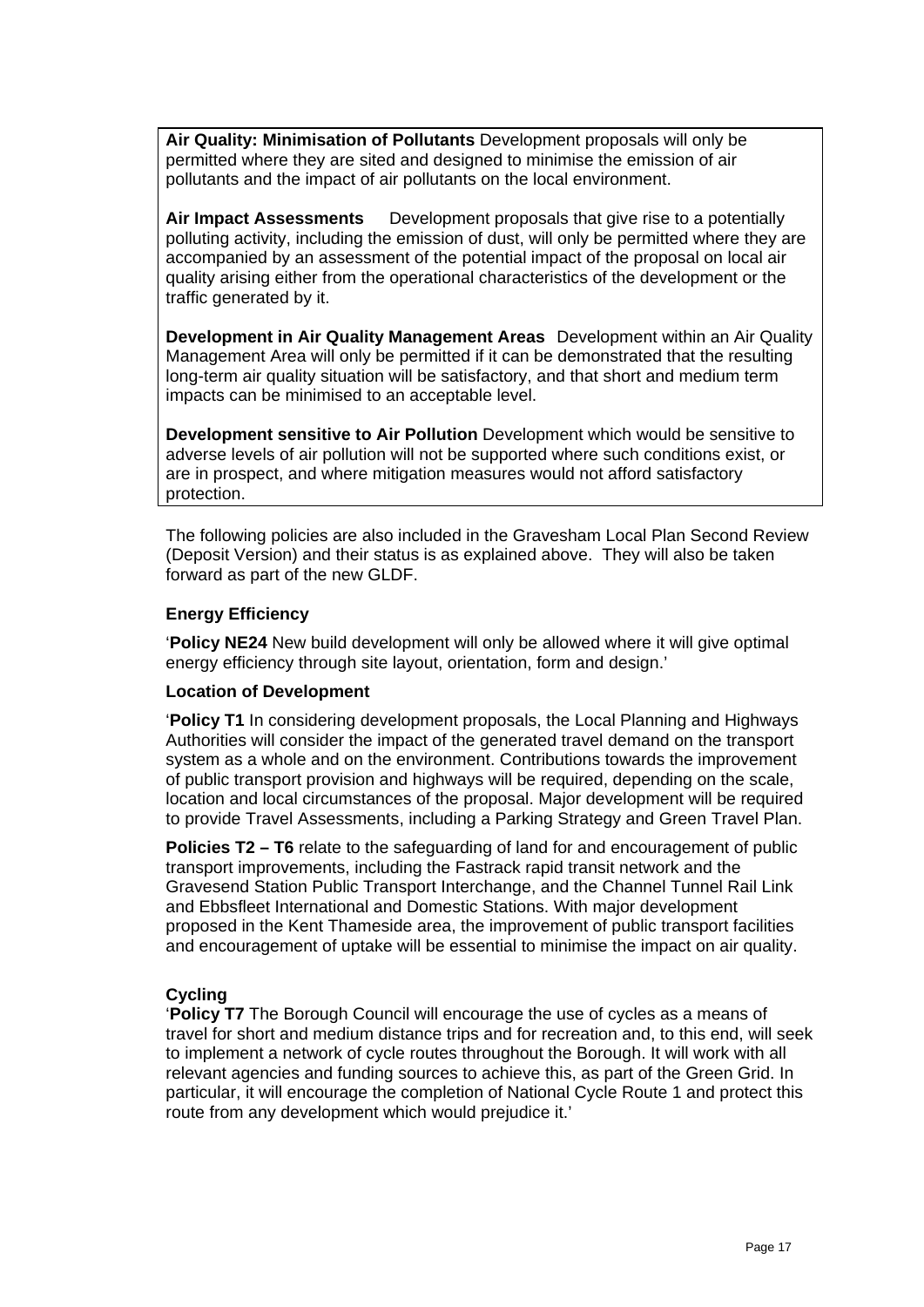# **Walking**

**'Policy T8** The Borough Council will encourage walking as a means of travel for short distance trips and recreation. It will encourage the maintenance and enhancement of the network particularly in the context of the development of the Green Grid.'

## **Freight**

**'Policy T14** The Borough Council will seek to encourage commercial traffic to use the most appropriate routes to reach the trunk road network. Any major new development which generates a significant volume of commercial traffic will require the production of a traffic assessment on how it can be acceptably handled, given the other policies and proposals of this Local Plan Review. Transportation by rail and water will be encouraged.'

## **Construction Traffic**

'**Policy T15** Developers of sites which will generate large volumes of construction traffic will be expected to produce Traffic Management Plans and to co-ordinate these with the relevant agencies and other developers who may be having an impact on the transport routes concerned. Use of rail and water transport will be encouraged where compatible with other policies.'

# **6.2 Gravesham Local Development Framework**

Gravesham Borough Council is currently drawing up its Local Development Framework (LDF) in response to new planning laws. The LDF will replace the Gravesham Local Plan (Second Review), but the comments received through the Local Plan consultation process have been taken into account when preparing the new Local development Framework. Because the new system is based on the development of sustainable communities, it is broader in outlook than the Local Plan and provides an ideal framework for putting into action the aims and vision of the Kent Thameside Community Strategy and Gravesham Borough Council Corporate Strategy. The first documents to be prepared are the Core Strategy and the Site Specific Development Allocations. There will also be an annual public report to monitor progress on the Local Development Framework.

A consultation leaflet was produced early in 2005 outlining the key issues to be addressed through the Local Development Framework and seeking the views of the community. Gravesham as part of Kent Thameside has been identified by the Government as a priority location for long-term sustainable economic, social and environmental regeneration. The main focus of the Local Development Framework is to enable the provision of high quality development and sustainable economic growth in the area, whilst meeting the aims of the Community Strategy and Corporate Strategy.

The Gravesham Local Plan Second Review incorporated relevant policies of the Kent Structure Plan and addressed air quality issues through specific policies as referred to above. The Council will similarly incorporate air quality policies within the Local Development Framework to ensure that future air quality is protected and enhanced through sustainable development.

# **6.3 Kent Thameside Community Strategy (2003)**

The Community Strategy (2003) has been drawn up for Kent Thameside, which includes the Boroughs of Gravesham and Dartford, by the Kent Thameside Local Strategic Partnership. The Strategic Partnership includes representatives from the Borough Councils, as well as a wide range of community organisations. The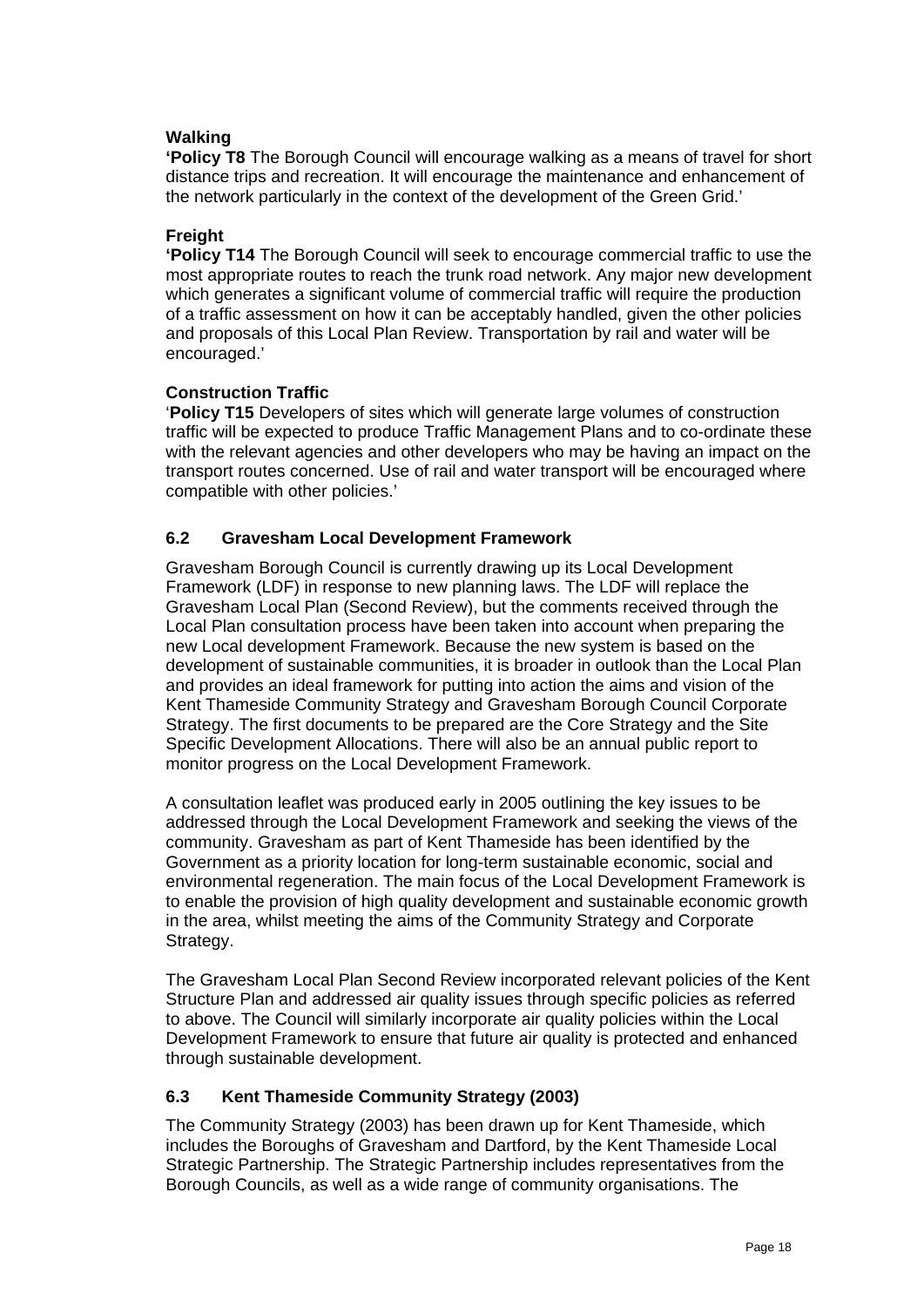Environment is listed as a key issue within the Strategy and the Strategy promotes sustainable development and transport in the area. The key points of action and strategic targets proposed for the environment are outlined below.

### **Kent Thameside Community Strategy - Key Points for Action**

#### *Energy Conservation, Emissions and Cost*

We will promote action to improve energy conservation and reduce harmful emissions in housing, buildings, transport and all forms of machinery and appliances through a range of measures, including education, regulation and where appropriate, direct support. Through private sector renewal policies and the achievement of Decent Homes, those on low incomes will be assisted in combating fuel poverty and, at the same time, minimising energy use.

#### *Waste Minimisation & Re-cycling*

Kent Thameside has a strong commitment to increasing the proportion of household waste that is recycled through household collection schemes and other measures. In addition, the new developments will create opportunities for innovation in reducing and recycling waste (e.g. rainwater recycling), and this will be strongly encouraged in discussions with developers and the utility companies.

#### *Air Quality*

We will act to address local air quality issues where necessary and traffic pollution in particular. This will include promotion of clean fuel technology, Green Travel Plans and influencing the pattern of developments to help reduce the numbers of dwellings impacted by poor air quality. In addition, we will continue to work with firms to monitor and control industrial emissions.

## **Strategic Targets**

#### *Regeneration and Transport*

1. Between 2002 and 2010, to facilitate the creation of a net 20,000 new jobs and 10,000 new homes - typified by high standards of design and landscaping on Kent Thameside's major regeneration sites, with Fastrack and Green Grid components forming integral elements;

2. By 2010 to secure substantial improvements to Kent Thameside's public transport, including the introduction of CTRL international and domestic services; new cross-London rail services; a major upgrading of the North Kent Line; completion of at least 25 kilometres of the *Fastrack* network; and substantial further improvements to the bus network and services;

3. By 2005 to have developed and commenced the implementation of Action Plans for the continuing renaissance of Dartford and Gravesend Town Centres alongside the newer centres at Bluewater and Ebbsfleet; and by 2010 to demonstrate further significant improvements in a range of indicators, including retail turnover, commercial floorspace, visitor numbers and crime levels.

#### *The Environment*

1. Co-operate with government and national agencies to work towards achieving the National Air Quality Strategy Objectives;

2. To increase the percentage of household waste recycled or composted to 20% by 2006 (17% by 2004);

3. To complete and make available an increase in planned open space and links between them as part of Green Grid (detailed target to be developed within 12 months).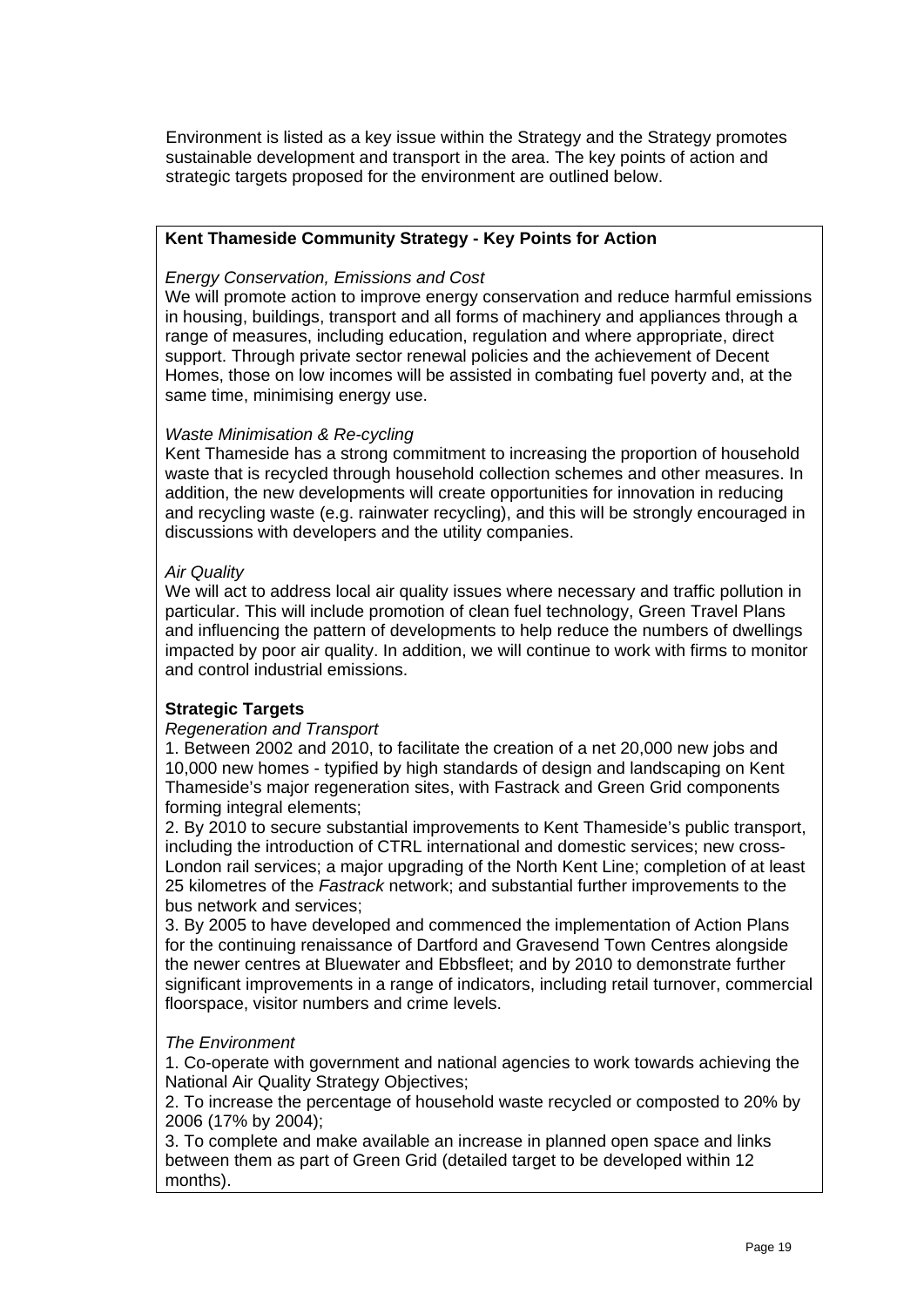# **6.4 Gravesham Borough Council Corporate Plan (2003 – 2007)**

The Corporate Plan outlines a four-year programme which includes challenging targets aimed at improving the quality of life in Gravesham. The Corporate Plan sets out how Gravesham Borough Council will take forward the actions proposed in the Community Strategy for the local area. With regard to air quality, the Plan includes targets to ensure sustainable development of proposed major development sites, such as Ebbsfleet Valley, North East Gravesend and Lord Street/Parrock Road/Eden Place area, in addition to securing a dramatic improvement in public transport, notably through the Fastrack rapid transit network which will link the new developments to urban centres and transport interchanges.

**Policy 8: The Council will ensure that the aims of the Air Quality Strategy are integrated into all relevant Council's policies and strategies, (including the Local Development Framework, Community Strategy and Corporate Plan) and that air quality policies are incorporated which ensure that future air quality is protected and enhanced through sustainable development.** 

# **6.5 Draft Kent and Medway Structure Plan**

The Deposit Draft Kent and Medway Structure Plan was published in September 2003 and is due to be adopted in May 2006, following consultation. The adopted Plan will take on board consultation comments, the Examination in Public and the Inspector's Report. The Structure Plan policies will provide the foundation for the Gravesham Local Development Framework, together with the emerging South East Plan. This will replace the Structure Plan when adopted.

There are three policies relating to air quality in the Deposit Draft Structure Plan.

#### **Policy NR4: Pollution Impacts**

The quality of Kent's environment will be conserved and enhanced. This will include the visual, ecological, geological, historic and water environments, air quality, noise and levels of tranquility and light intrusion. Development should be planned and designed to avoid, or adequately mitigate, pollution impacts. Proposals likely to have adverse implications for pollution should be the subject of a pollution impact assessment. In assessing proposals local authorities will take into account:

a) Impact on prevailing background pollution levels; and

b) The cumulative impacts of proposals on pollution levels; and

c) The ability to mitigate adverse pollution impacts; and

d) The extent and potential extremes of any impacts on air quality, water resources, biodiversity and human health.

Development which would result in, or significantly contribute to, unacceptable levels of pollution, will not be permitted.

#### **Policy NR5: Development Sensitive to Pollution**

Development which would be sensitive to adverse levels of noise, air, light and other pollution, will not be supported where such conditions exist, or are in prospect, and where mitigation measures would not afford satisfactory protection.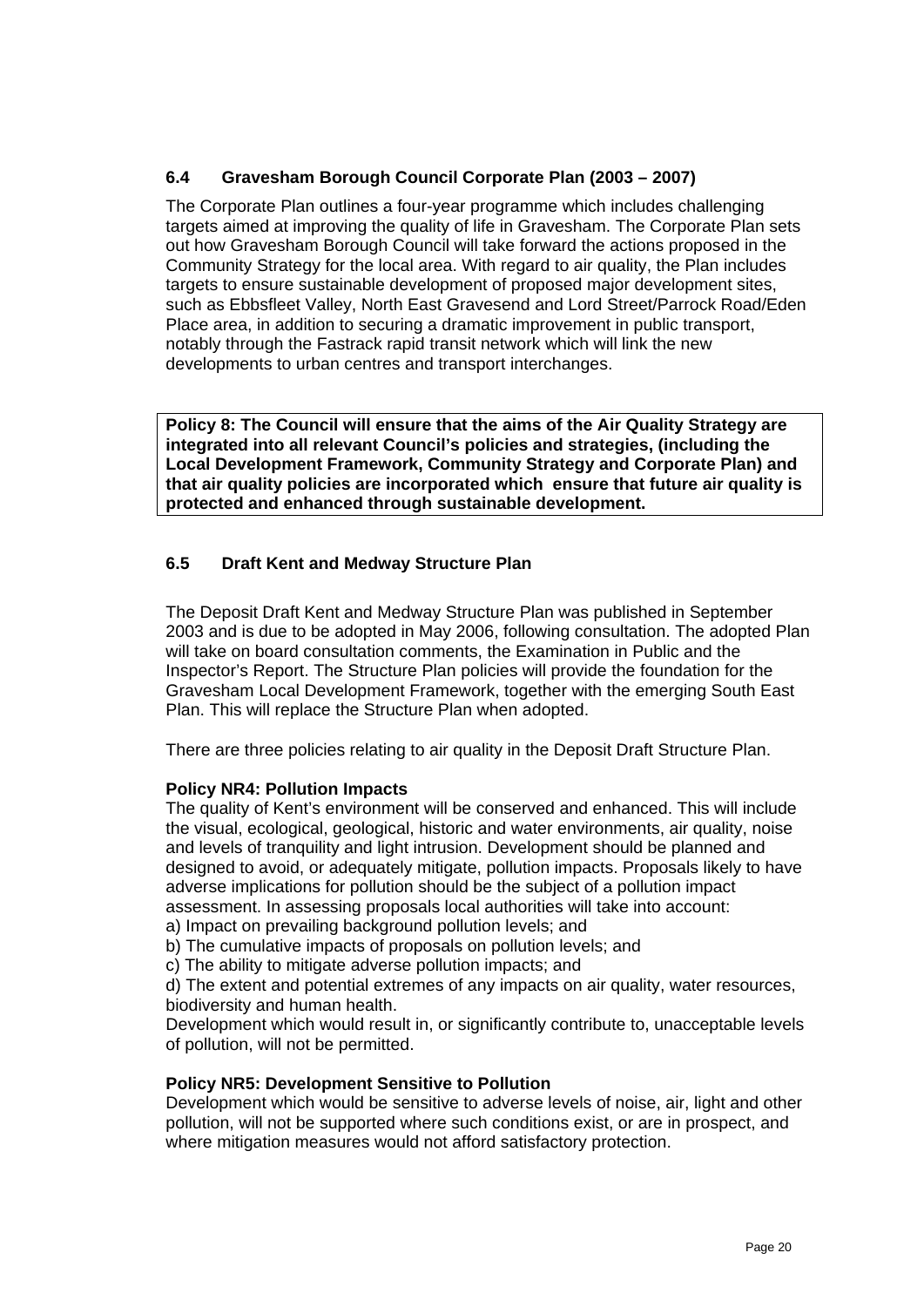### **Policy NR6: Air Quality Management Areas**

The local authorities are required to:

a) review and assess air quality and, where necessary declare Air Quality Management Areas.

b) work towards improving air quality in Air Quality Management Areas through preparation of an Air Quality Action Plan.

The scale and character of development in, or adjoining such areas, should be controlled so as not to adversely affect this improvement.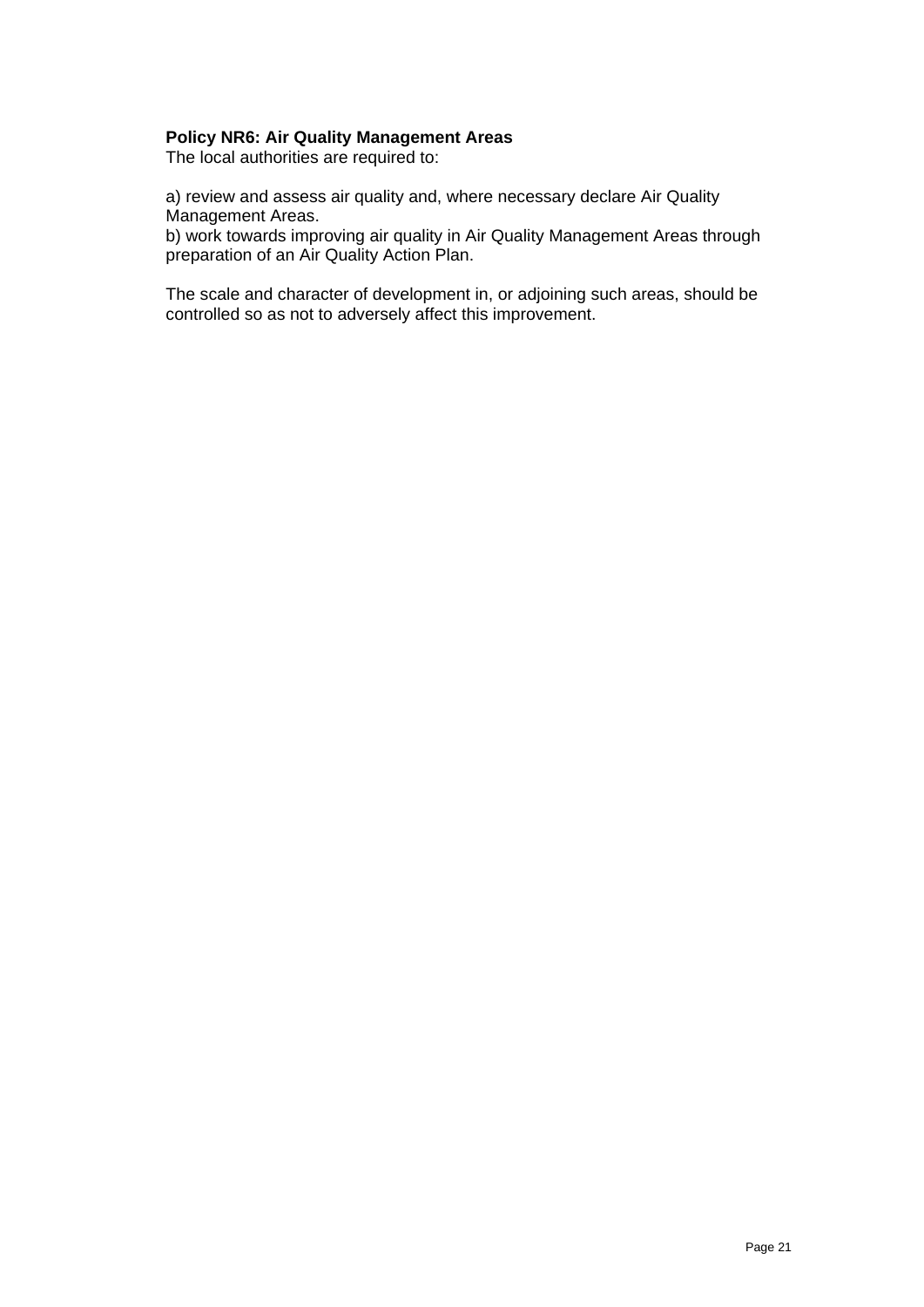# **7 Working With Businesses and Industries to Improve Air Quality**

## **7.1 Local Businesses**

## **7.1.1 Company Travel Plans**

Kent County Council has set up a dedicated travel planning team. The focus to date has largely been on school travel plans, and targets have been met. The remit of the team also includes the Kent County Council Travel Plan and Company Travel Plans, and the team is currently drawing up a Travel Plan for the new Kent Highways Service's office. Once this has been agreed, the Travel Plan will be used to promote good practice with businesses.

The priorities for Company Travel Plans for 2005/6 are Canterbury, Maidstone and Tunbridge Wells, as there are existing interested organisations in these places and these are considered to be the worst traffic and congestion problems areas. However, initiatives will be expanded into other areas over time, including Gravesham, as resources allow.

In addition to the County Council's ongoing work, Gravesham Borough Council secures agreements with developers to implement sustainable Travel Plans for major new developments in the area through local planning policies.

## **7.1.2 Gravesham Local Business Partnership**

The Gravesham Local Business Partnership has been created to provide a businessfriendly approach to regulations enforcement and to assist businesses with achieving compliance. To ensure that business have the necessary help, advice and guidance to be self compliant by provision of guidance notes, seminars and training sessions. Gravesham Local Business Partnership provides a forum for discussion on service standards, complaints, appeals and guidance on regulations and enforcement policy. The partners include: Gravesham Borough Council, Kent County Council, Kent Fire & Rescue Service, Kent Police, Enterprise Agency of North Kent, Town Centric, Groundwork, HM Revenue and Customs, North West Kent College, Port of London, and Gravesham Chambers of Commerce. A Local Business Partnership newsletter is produced called "Cutting the tape".

Gravesham Council works through the Local Business Partnership to offer advice and information to businesses in respect of all its services. The Council have signed up to the Government's Enforcement Concordat which includes the Principles of Good Enforcement: Standards, Openness, Helpfulness, Complaints Procedure, Proportionality and Consistency.

The Gravesham Local Business Partnership provides a potential forum to encourage improvements in air quality in the commercial sector through uptake of travel plans, promotion of alternative fuels and greening commercial transport fleets, advice on available grants (e.g. through the Energy Savings Trust) and encouraging sustainable practices, such as through improved energy efficiency and procurement or implementing environmental management systems.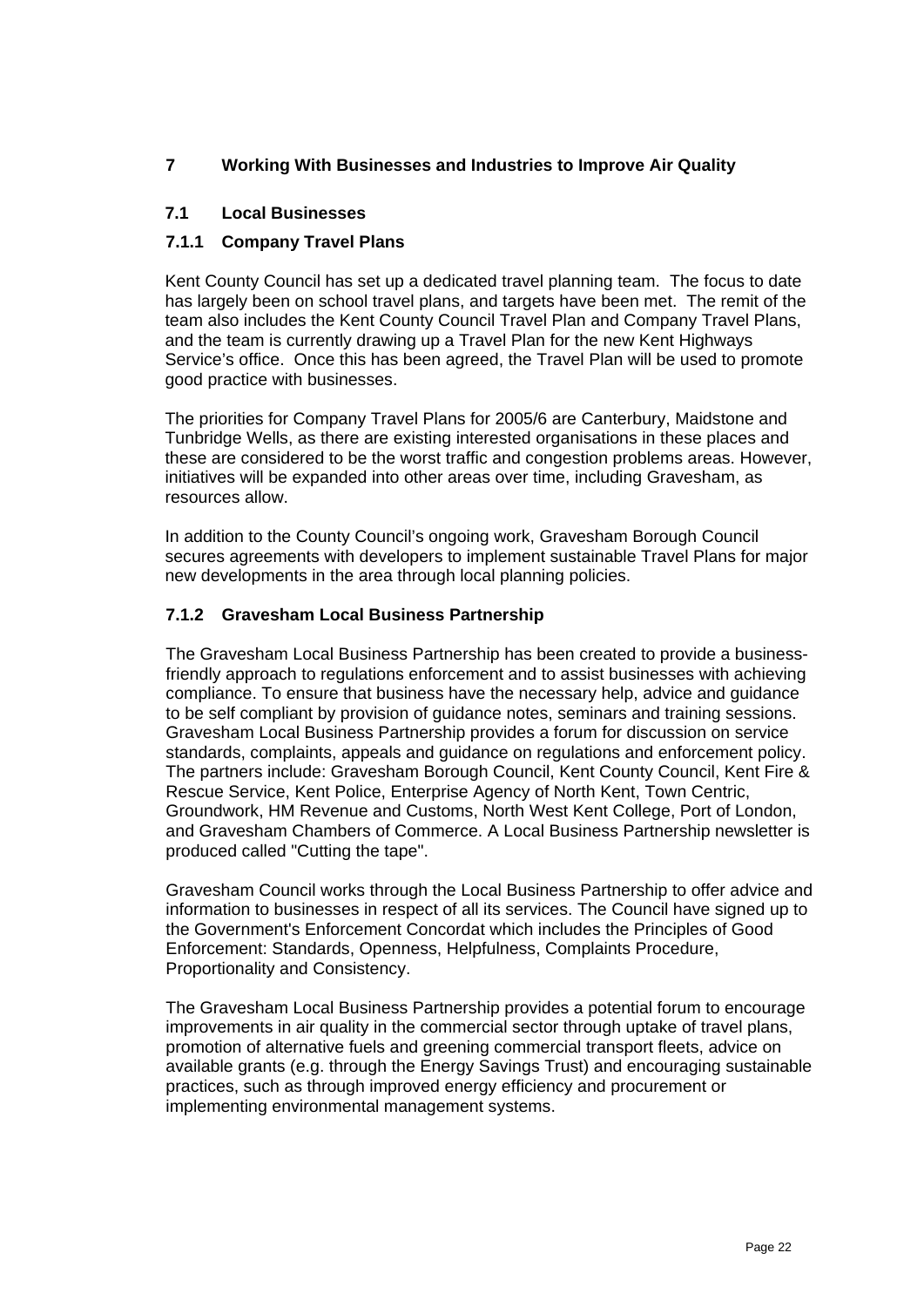# **7.1.3 Code of Construction Practice**

Gravesham Borough Council have developed a code of construction practice for all building sites, which is provided to developers to prevent unnecessary nuisance including fugitive dust emissions which can lead to elevated fine particulate levels. The code of practice outlines in brief the expected dust suppression requirements and daily log book requirements.

Since the development of the code of construction, there has been additional guidance from the Buildings Research Establishment, 'Control of Dust from Construction and Demolition Activities' (2003) and 'Controlling particles, vapour and noise pollution from construction sites' (2004) which sets out good practice with respect to building sites. The London working group on Air Pollution Planning and the Environment (APPLE) have also produced a comprehensive Code of Practice in 2005, which provides additional information on good practice.

Gravesham Borough Council Code of Construction Practice should be reviewed and updated to ensure that the code of practice takes into account new guidance and best practice with respect to dust management at building sites. This will make clear the requirements of best practice to developers and help ensure that dust and fine particulate levels are kept to a minimum.

**Policy 9: The Council will regularly review its Code of Construction Practice to ensure that changes in guidance are taken into account and the recommendations represent best practice.** 

## **7.2 Industrial Processes**

Prescribed Industrial Processes are regulated by Gravesham Borough Council and the Environment Agency under the Environmental Protection Act 1990 Part I A and B and subsequent Pollution and Prevention Control Regulations 2000. There are 28 prescribed Part B Processes in Gravesham regulated by Gravesham Borough Council and three A1 Processes (Lafarge Cement UK (formerly Blue Circle Industries), Kimberley Clark and Britannia Refined Metals Ltd) regulated by the Environment Agency.

Fugitive dust emissions from industrial processes in the Northfleet Industrial Area have been shown to be a problem in localised area which has been declared an Air Quality Management Area due to predicted exceedences of the 2004  $PM_{10}$ Objectives. An Air Quality Action Plan has been adopted for this AQMA which includes direct measures to improve air quality in the area. These measures involve partnership working with industrial processes in the area, notably with Lafarge Cement UK, to address fugitive dust emissions.

With regard to nuisance emissions from unregulated processes, Statutory Nuisance is enforced by Environmental and Public Health Services under the Environmental Protection Act 1990 Part III and this controls smoke, dust, fumes or gas emissions from commercial and domestic premises which are causing a nuisance or are prejudicial to health. Bonfire leaflets have been produced and these are distributed when nuisance smoke problems arise.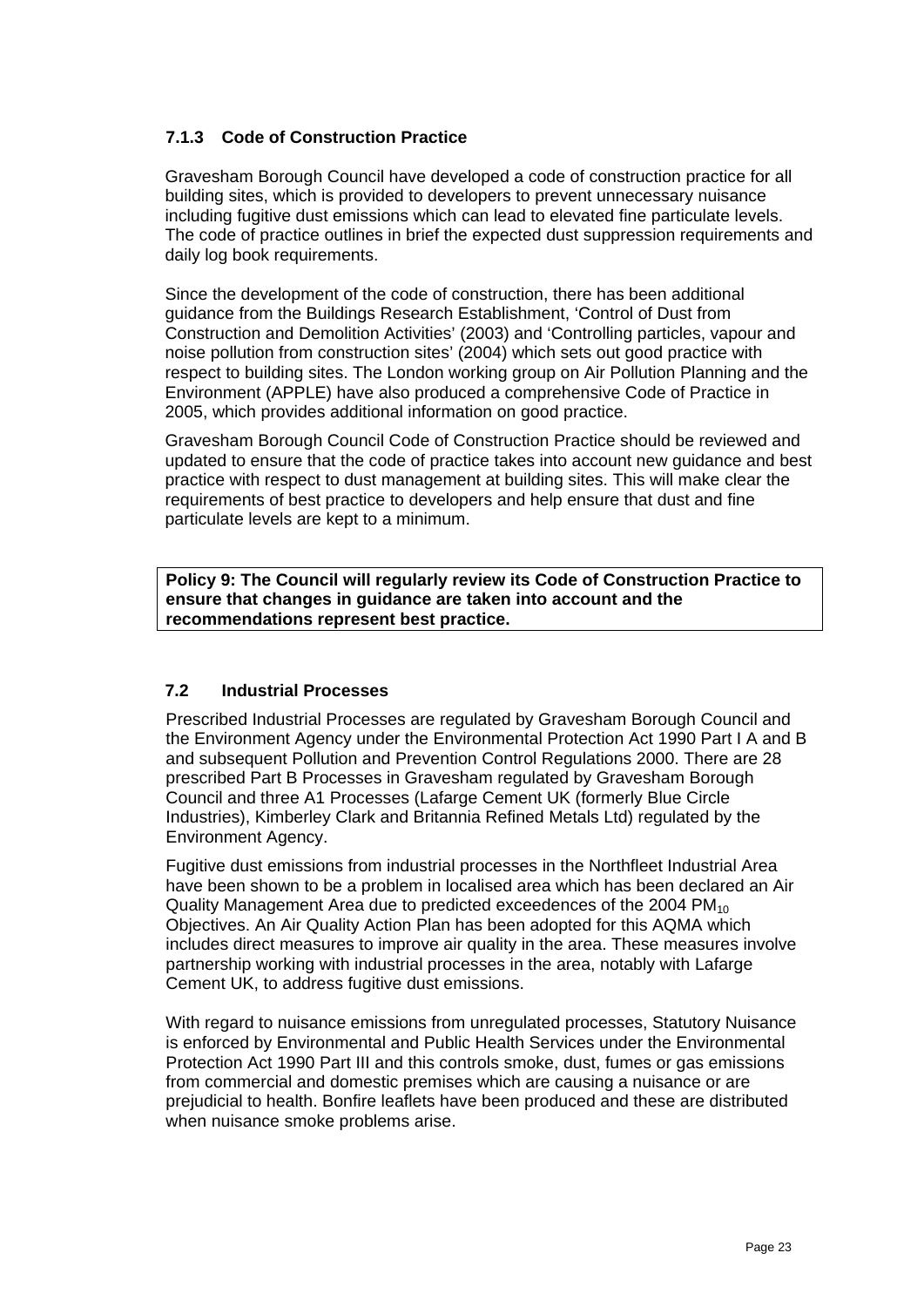**Policy 10: The Council will continue to work closely with businesses and industries within the Borough to secure necessary air quality improvements and encourage more sustainable practices.**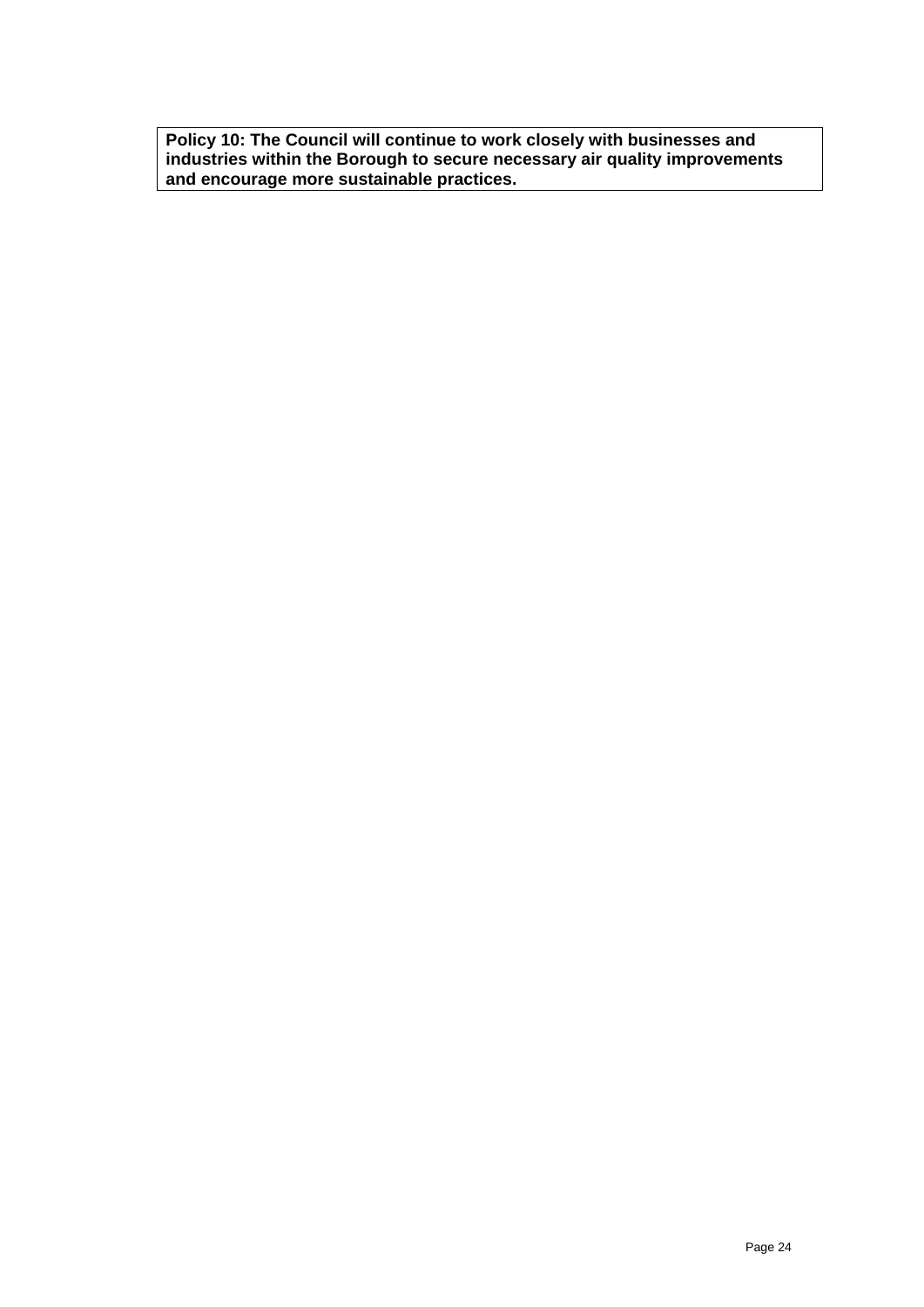# **8 Working With Schools to Improve Air Quality**

## **8.1 Eco Schools**

Eco Schools is an international programme which provides schools with a framework enabling them to assess their environmental impact and work to improve the environmental performance of the school e.g. through waste minimisation initiatives. Eco Schools promotes environmental awareness in a way that is linked to many curriculum subjects and involves the whole school and the wider community in environmental activities.

The process of becoming an Eco-school involves carrying out an environmental review to identify problem areas within the School, then developing action plans with environmental targets which the School will working towards achieving. The action plan targets are then monitored and evaluated, and awards can be gained for recognition of the work achieved.

There are 4 Eco Schools in Gravesham as listed below:

- Riverview Infant School Cimba Wood Gravesend DA12 4SD
- Shorne CEP School Cob Drive Shorne Gravesend DA12 3DU
- Northfleet School For Girls Hall Road **Northfleet** Gravesend DA11 8AQ
- Istead Rise Primary School Downs Road Istead Rise **Northfleet** Gravesend DA13 9HG

## **8.2 School Travel Plans**

The  $2<sup>nd</sup> LTP$  Objective is for all schools to have a school travel plan and increase the number of children walking and cycling to school by 2010. Annual funding allocations are made to support the 'Safer routes to school' schemes and support school Travel Plans. Kent County Council has appointed a School Travel Plan Advisor for West Kent to support schools with implementation of their Travel Plans. To date there are 10 school Travel Plans in the Gravesham area. These plans will be monitored annually by a hands up survey to see if there has been any model shift. The 10 schools are listed below:

- Cobham Primary
- Istead Rise Primary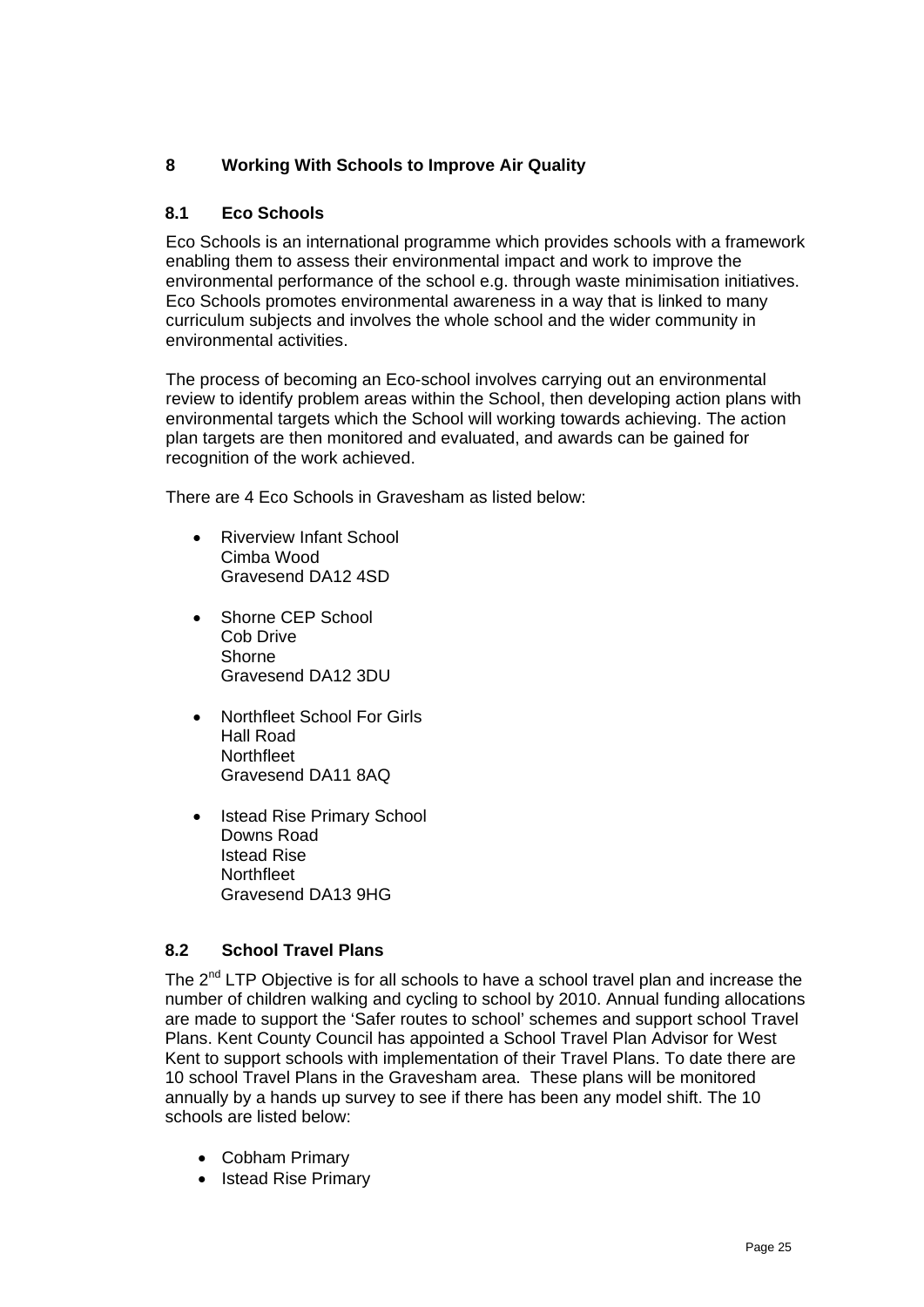- St Johns Primary
- Northfleet School for Girls
- Singlewell Primary
- Culverstone Primary
- Whitehill Infants
- Whitehill Juniors
- Riverview Juniors
- St George's School

Over the next year, the following schools will be approached to start work on their school Travel Plans:

- Ifield Special School
- Riverview Infants
- Holy Trinity Primary
- St John's Secondary
- Raynehurst Infants
- Raynehurst Juniors
- Rosherville Primary
- Northfleet College of Technology
- Wrotham Road
- Vigo Village

**Policy 11: The Council will continue to work together with Kent County Council on work with schools within the Borough to secure air quality improvements through the development of school Travel Plans and encouragement of sustainable practices.**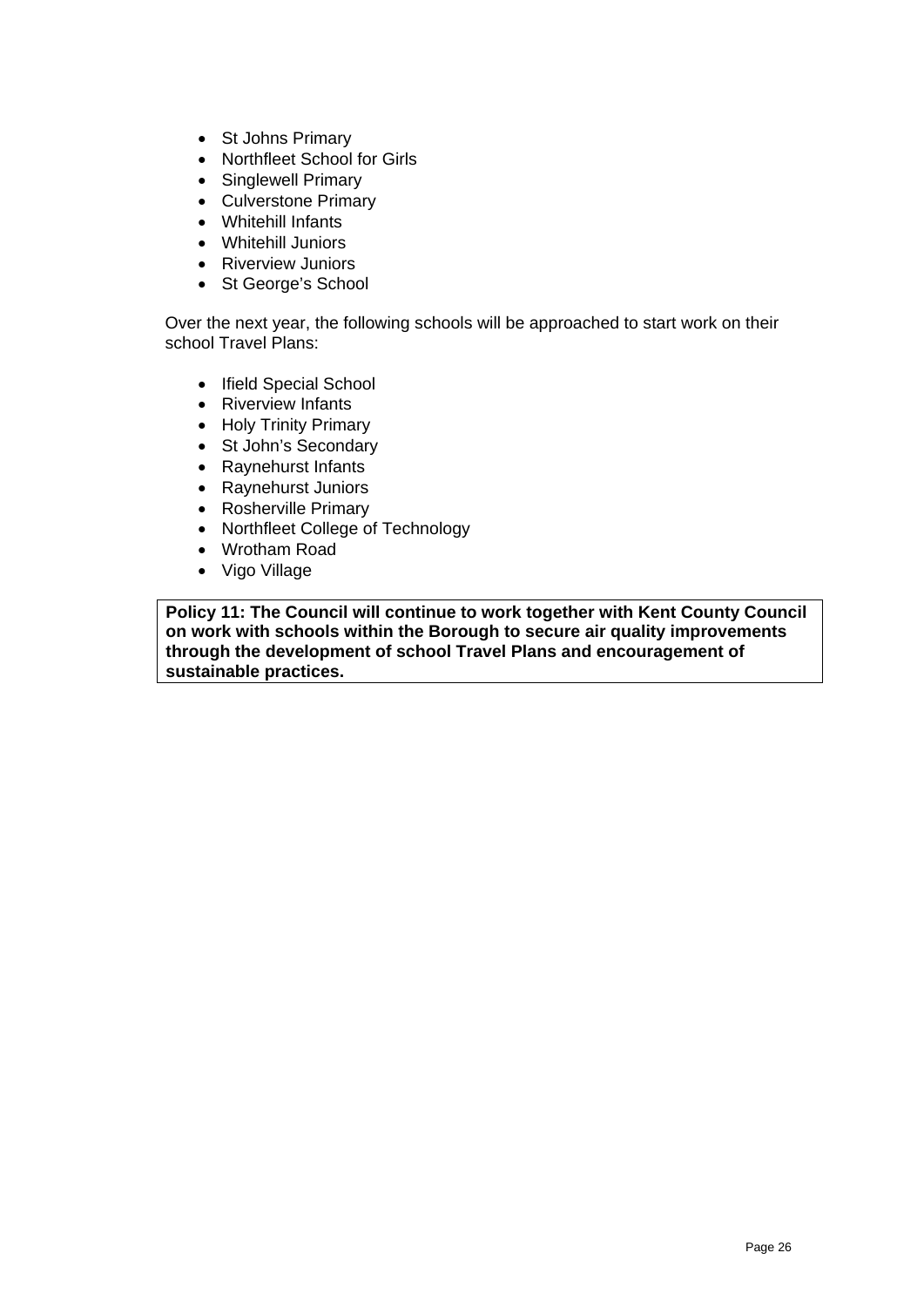# **9 Energy Management and Climate Change Initiatives**

Defra has responsibility for tackling the causes of climate change, through reduction of the UK emissions of greenhouse gases, and managing our natural resources in a productive way. To meet these responsibilities Defra is leading on international climate change negotiations, promoting energy efficiency, reducing emissions from industry and business, developing alternatives to fossil fuels, and encouraging the protection and enhancement of carbon sinks such as forests. Defra has developed a Sustainable Development Strategy which sets out the actions to achieve this and sets a number of indicators to monitor progress e.g. energy use per household. Local authorities contribute to this through the promotion of energy efficiency in the domestic and commercial sectors and through design requirements for new developments e.g. through Kent Design best practice requirements and BREEAM/ECOHOMES standards.

Under the Home Energy Conservation Act (HECA) 1995, local authorities are required to submit to Defra annual progress reports on the local authorities HECA strategies which include energy efficiency measures to reduce household energy use and greenhouse gas (carbon dioxide) emissions. The measures proposed within the HECA strategy for Gravesham have to date achieved a 30% overall energy efficiency improvement since 1996 and led to a reduction of carbon dioxide emissions of 77646 tonnes per annum.

In 2005/6 Gravesham Borough Council, in partnership with the Kent Energy Centre, will build upon current initiatives with the following planned activities:

- Promotion of Energy Efficiency Renovation grants;
- Gravesham Borough Council Voluntary Accreditation Scheme will incorporate standards for heating and insulation;
- Incorporating ECOHOMES standard in local planning conditions for new residential build to ensure energy efficient design;
- Development of local renewables project;
- Promotion of 'Warmfront' scheme through Primary Care Trust promotion;
- Housing benefit mail out promoting Warmfront and Coldbusters grants;
- Energy efficiency promotional stands at parish events;
- Promotion of energy efficiency and fuel poverty themes in Primary Care Trust newsletters and magazines.

The Deposit Draft Kent Structure Plan (Chapter 9) considers the whole of Kent's contribution to climate change and energy use and sets policies to reduce emissions of greenhouse gases and improve energy efficiency and generation. Gravesham Borough Council will work in partnership with the County Council to implement these policies.

## **"Policy NR1: Development and the Prudent Use of Resources**

Proposals for development should incorporate sustainable construction techniques and demonstrate that their design and layout contributes to:

- (a) the conservation and prudent use of energy, water and other natural resources; including provision for recycling facilities, water conservation and energy efficiency; and
- (b) a reduction in greenhouse gas emissions through re-use, or the more efficient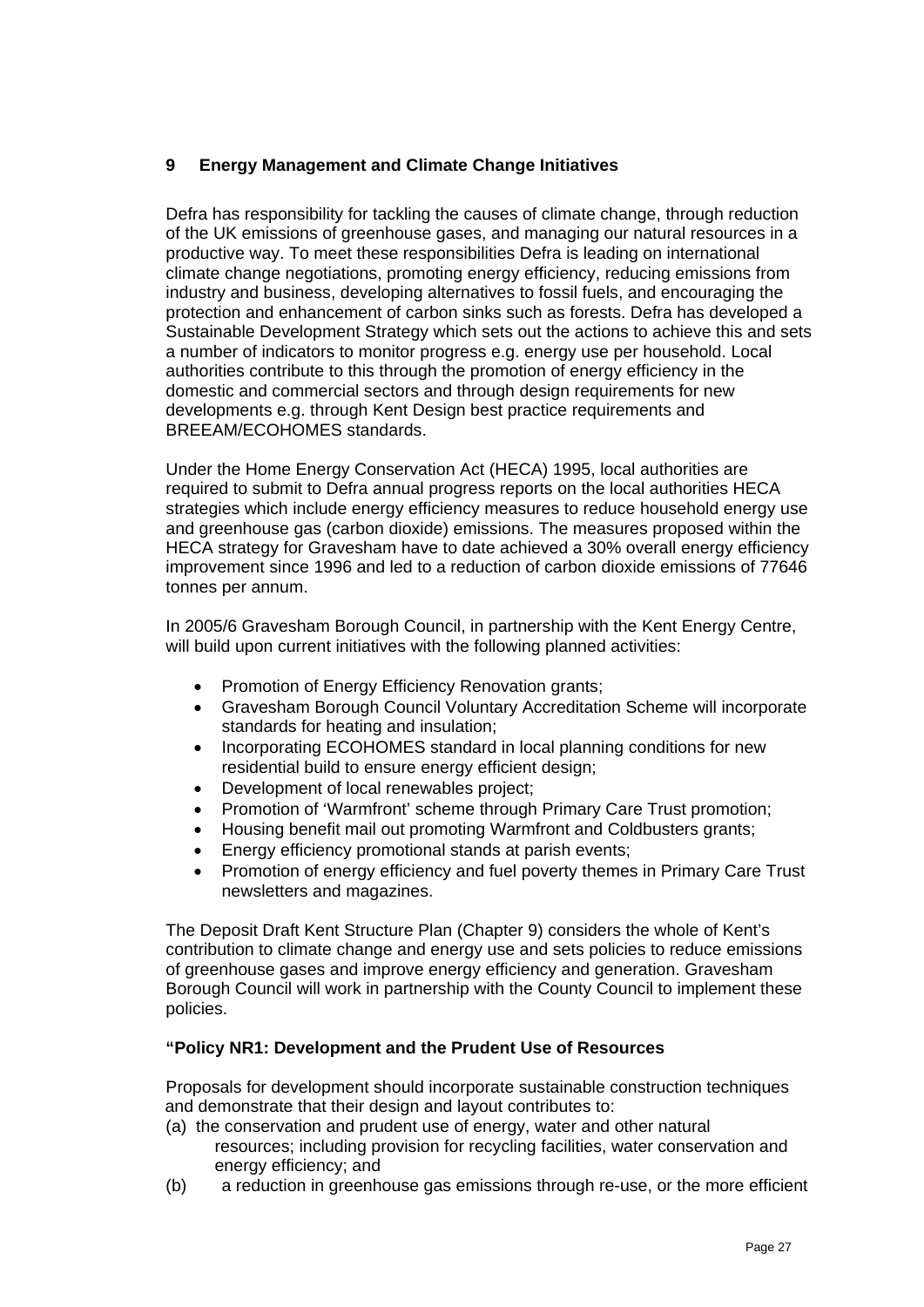use, of resources.

## **Policy NR2: Energy Generation**

Proposals for energy generation will be assessed by the local planning authorities in terms of:

- Their impact on landscape and nature conservation, health, built environment, air quality, atmosphere (including the level of emissions) and water resource interests; and
- The effectiveness of proposed mitigation measures; and
- The proximity of proposals to the energy source and their contribution to meeting the energy needs of local communities; and
- The prospective life of energy plants and, where appropriate, the site restoration measures proposed.

#### **Policy NR3: Renewable and Sustainable Energy Production**

Development necessary for the production of energy from renewable sources will be supported where there would be no overriding conflict with environmental interests and Local Development Documents will include criteria for their location. Provision of renewable and sustainable energy production as an integral component of new development and in small-scale and community projects will be supported. Local Development Documents will include renewable energy production targets in support of Sub Regional targets for individual energy sources, and will identify sites for renewable and sustainable energy facilities where viable proposals have been put forward.

#### **Policy NR4: Combined Heat and Power Generation**

Proposals for combined heat and power generation and district heating systems will be supported particularly where they are based on the harnessing of renewable energy sources and can be integrated with new development. Local Development Documents should assess, and where viable, provide for such schemes in the planning of major development proposals."

**Policy 12: The Council will continue to work together with the Kent Energy Centre to promote and implement energy efficiency measures in Gravesham. Gravesham Borough Council will work in partnership with Kent County Council to implement the Kent Strategy sustainable energy policies.**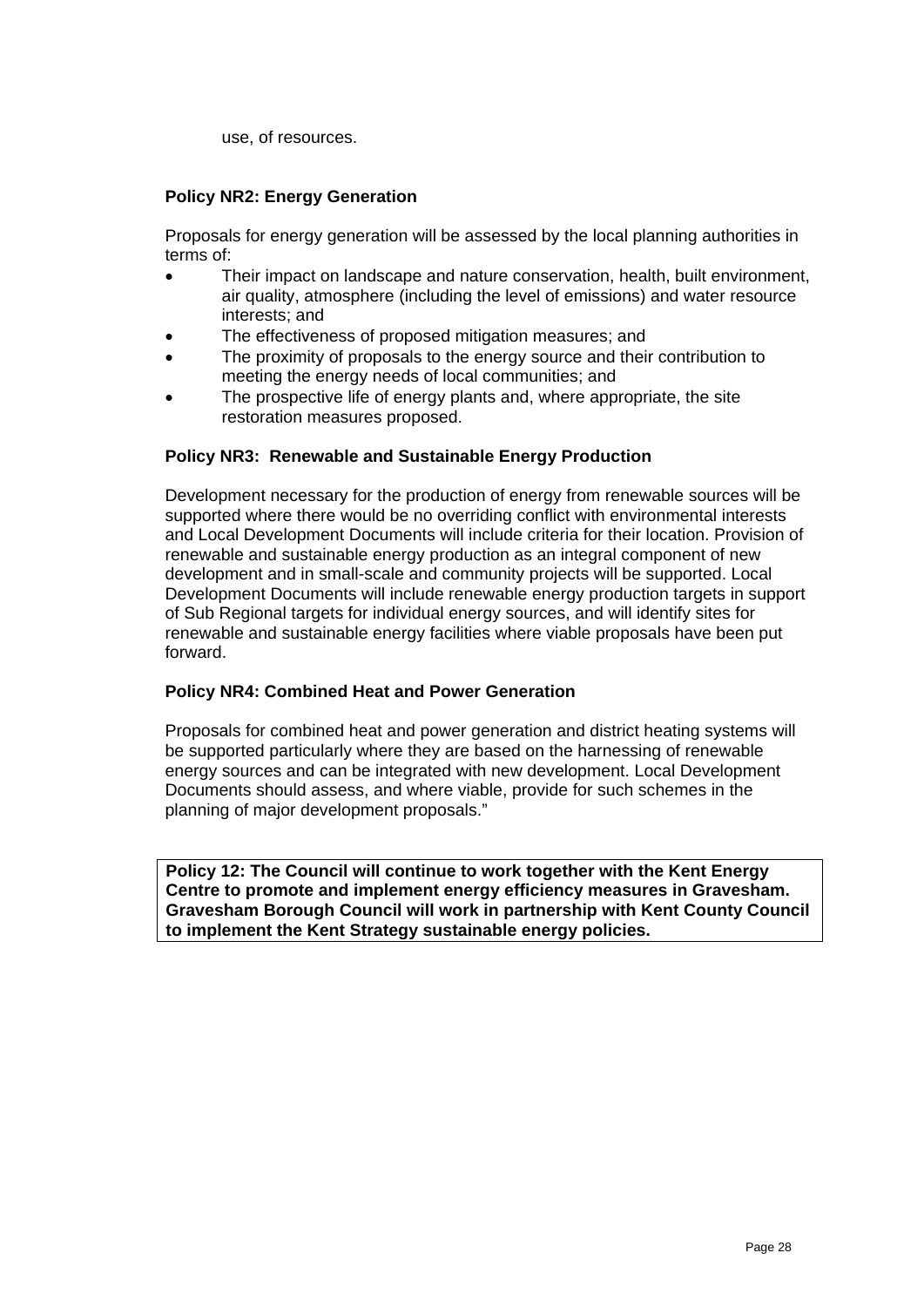## **10 Health Strategy Initiatives**

Poor air quality has been closely linked to adverse health effects and increased morbidity as discussed in Chapter 2. Health strategies therefore need to take into account the need for environmental improvements to secure public health benefits.

"Building Better Health Together – Towards a Public Health Strategy for Dartford, Gravesham, Swanley and Northern Parishes of the Sevenoaks District" (February 2002) was developed through joint working with neighbouring local authorities and the Primary Care Trust.

The goals of the Public Health Strategy include consideration to environmental regeneration as one of the means of improving public health, as shown below. The Strategy does not specifically refer to the link between health and air quality although one of the main target areas of the Strategy is addressing transport and public health, including consideration to pollution and climate change impacts.

#### "**Goal 8: Champion and actively work towards the health, economic, social and environmental regeneration of the area, seeking to meet the aspirations of local communities and the area as a whole.**

We will promote and use environmental, social, integrated, community and health impact assessments as a way of measuring the impacts of new developments."

**Policy 13: The Council will continue to work together with the Primary Care Trusts to promote and implement health initiatives in Gravesham and help deliver environmental improvements to secure public health benefits. Subsequent reviews of the Public Health Strategy will emphasise the link between air quality and health to raise awareness of the impacts of poor air quality.**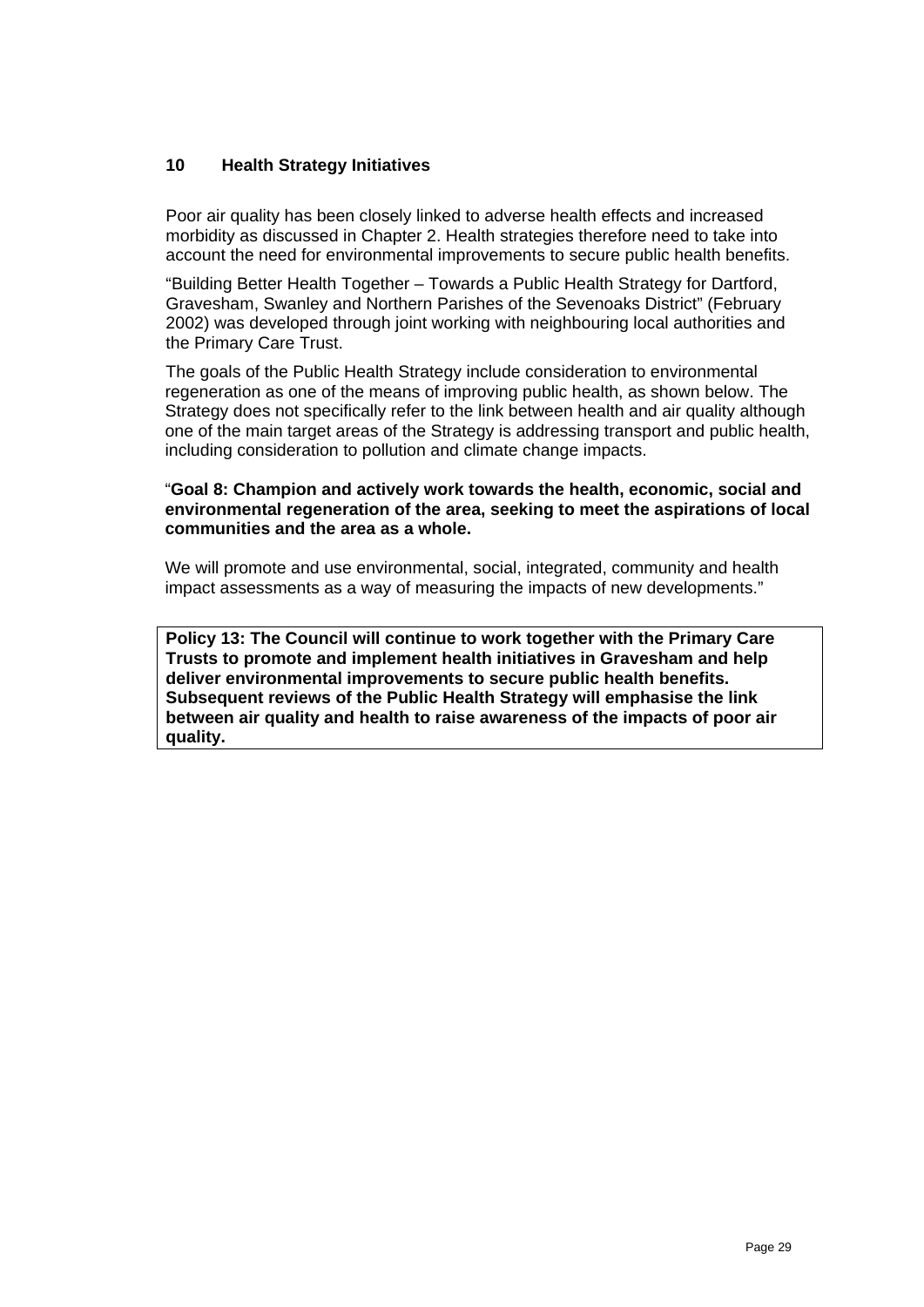# **11 Consultation And Partnership Working**

# **11.1 Consultation**

It is important to the success of the Air Quality Strategy to have active involvement by all local stakeholders including local residents, schools, community groups and local businesses in helping to implement the Strategy policies and to deliver improvements in air quality. This will be achieved largely through partnership working on the linked local and regional policies and strategies referred to in earlier sections of the Strategy, through internal cross department liaison and joint working on initiatives with the County Council and other Kent district local authorities.

It is also important that information on air quality is provided to the public in a clear and accessible way by the Council. The Council web site [http://www.gravesham.gov.uk](http://www.gravesham.gov.uk/) and that of the Kent and Medway Air Quality Partnership http://www.kentair.org.uk provides details on air quality within the Borough and Local Air Quality Management Review and Assessment Reports are available for viewing. The Strategy will similarly be made accessible via the website and through Council offices and local libraries.

**Policy 14: Gravesham Borough Council will make details of the Air Quality Strategy policies and review and assessment reports available on the Website to ensure broad access to the consultation and implementation process.** 

# **11.2 Kent and Medway Air Quality Partnership**

Gravesham Borough Council is a member of the Kent and Medway Air Quality Partnership, which was formed in 1992. The members of the Partnership are shown below.



The major aims and objectives of the Partnership are: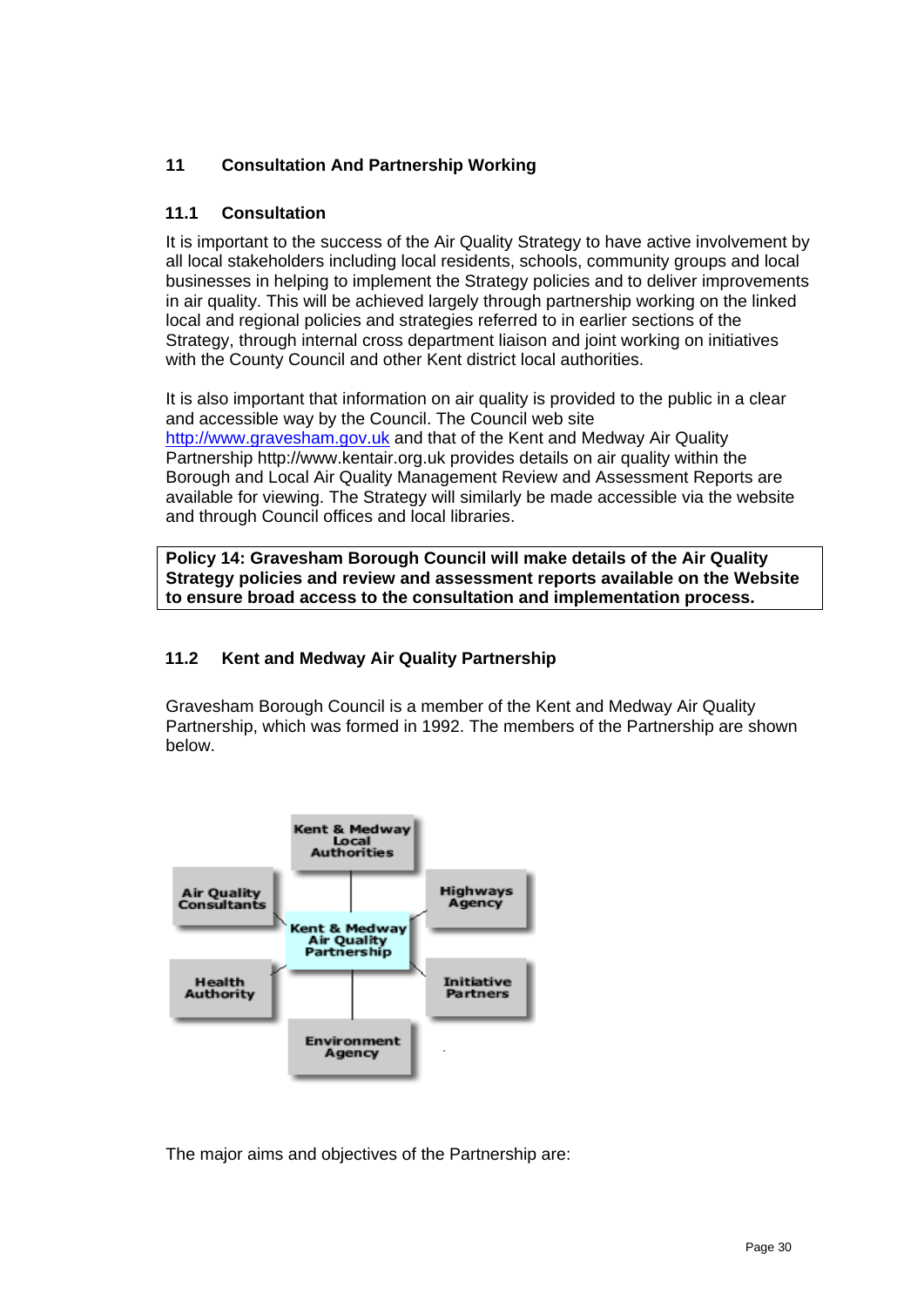- To facilitate a co-ordinated approach throughout Kent and Medway to the Local Air Quality Management (LAQM) obligations placed on local authorities under the Environment Act 1995.
- To compile, update and maintain an Emissions Inventory of air pollution sources in and around Kent, to assist with the LAQM process.
- To comment on and influence the economic, planning and transport policies within the county so that air quality issues are properly considered and dealt with.
- To gain an understanding of the health implications associated with poor air quality and the extent to which air quality threatens the health of Kent and Medway's communities.
- To work with national agencies, neighbouring authorities and European partners to promote an awareness of air quality issues and to participate in joint initiatives to further the knowledge and understanding of air quality issues.
- Liaise with Defra and government bodies to assist with the implementation of the National Air Quality Strategy.

**Policy 15: The Council will continue to work together with the Kent and Medway Air Quality Partnership on promotional activities to raise the profile of air quality in Gravesham.** 

# **11.3 Kent Environment Strategy (2003)**

The Kent Environment Strategy was drawn up by Kent County Council in partnership with the Kent District Authorities which includes objectives relevant to air quality. In February 2005, Kent County Council launched the 2005 Kent Environment Strategy Progress Report (2005). Progress with actions relating to air quality is shown in Table 2.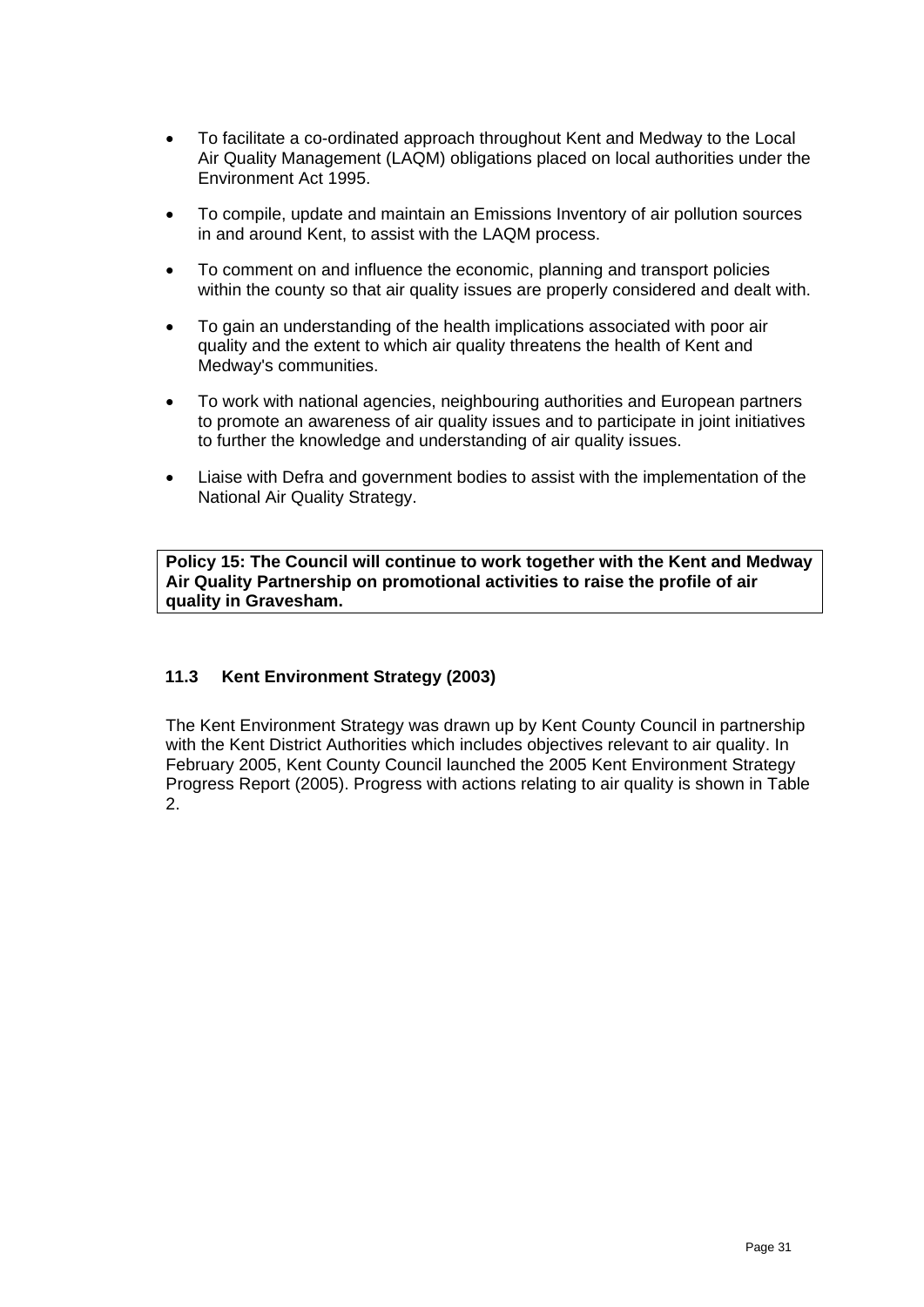| What we said we would do                                                                              | $10011$ Ellinomiant attacagg $100$ gi 000 Report 2000 - 7th additional<br>What has happened? | What next?                                                        |
|-------------------------------------------------------------------------------------------------------|----------------------------------------------------------------------------------------------|-------------------------------------------------------------------|
| Develop and implement strategies and action                                                           | •Detailed Assessments completed for Ashford,                                                 | .Quantify results of modelling undertaken in Detailed             |
| plans to work towards achieving National Air                                                          | Dartford, Dover, Gravesham, Maidstone,                                                       | Assessments -areas predicted                                      |
| Quality Objectives -implement and revise Air                                                          | Tonbridge and Malling and Tunbridge Wells,                                                   | to exceed National Air Quality Objectives will be formally        |
| Quality Management Area (AQMA) Actions Plans                                                          | identifying potential AQMAs                                                                  | designated as AQMAs                                               |
| and designate further AQMAs as necessary                                                              | •Action Plans prepared by Medway,                                                            | •Action Plans to be (i)implemented (ii)produced where further     |
|                                                                                                       | Dartford, Dover, Gravesham, Sevenoaks and                                                    | AQMAs designated(iii)incorporated in Local Transport Plans        |
|                                                                                                       | Tonbridge and Malling                                                                        | .Thanet and Canterbury to proceed to Detailed Assessment for      |
|                                                                                                       | •Some Air Quality Management Plans stalled                                                   | $NO2$ and $PM10$                                                  |
|                                                                                                       | or not yet adopted by local authorities -no                                                  | .Develop awareness raising campaigns to change behaviour,         |
|                                                                                                       | implementation of actual measures                                                            | especially in problem areas                                       |
| Establish and disseminate information about                                                           | •Continuous monitoring network exists in the                                                 | •Continue monitoring, including annual reports                    |
| levels of Nitrogen Dioxide (NO2), Sulphur Dioxide                                                     | County and a number of new sites have been                                                   | .Relaunch Kent Monitoring Network website in 2005 to improve      |
| (SO <sub>2</sub> ), Carbon Monoxide (CO) Particulates (PM <sub>10</sub>                               | brought on-line to assist with Local Air Quality                                             | user-friendliness                                                 |
| and PM2.5) and Ozone $(O_3)$                                                                          | Management                                                                                   | •Address further monitoring requirements identified in Ashford    |
|                                                                                                       | .New sites located in Swale                                                                  | (M20 and Canterbury Road) and Tunbridge Wells                     |
| Incorporate air quality policies in Kent and                                                          | •KMSP includes policies to improve air quality                                               | •Emerging LDFs to take on board changes in National Air           |
| Medway Structure Plan (KMSP) and local plans                                                          | and reduce pollution                                                                         | Quality policy                                                    |
| informed by Kent and Medway Air Quality Model                                                         | •Some local plans have incorporated air                                                      | •Apply policies in ongoing consideration of planning applications |
| (KMAQM) predictions of cumulative impacts of                                                          | quality policies                                                                             | •Update KMAQM in 2005 to allow modelling at regional and          |
| proposed new development                                                                              | •KMAQM used to assess impact of major                                                        | local level                                                       |
|                                                                                                       | developments (e.g.Cliffe Airport)                                                            | •Produce Supplementary Planning Guidance for developments         |
| Raise awareness and encourage greater                                                                 | .County wide air quality seminar held in                                                     | •Hold air quality seminar April 2005                              |
| interaction among decision-makers on                                                                  | 2003/•Local Air Quality Management action                                                    | •Re-launch website                                                |
| environment, health, transport and land use                                                           | has raised awareness                                                                         | .Increase involvement of planners and health sector in KMAQP      |
| Regulate industrial processes through Integrated<br>Pollution Prevention Control (IPPC) and Local Air | •EA and district councils regulate industrial                                                | •Ongoing                                                          |
| Pollution Control (LAPC) and raise environmental                                                      | processes - new system of regulation<br>introduced in past 2 years                           | .Run KMAQM where appropriate to assess cumulative impacts         |
| standards through the use of environmentally                                                          | •KCC and district councils assessing planning                                                |                                                                   |
| friendly technology                                                                                   | proposals on a case by case basis                                                            |                                                                   |
| Incorporate more sustainable forms of transport,                                                      | •LTP reviews and Strategic Environmental                                                     | •Submit Draft LTPs July 2005 - Strategic Environmental            |
| incentives and traffic management measures into                                                       | Assessment underway                                                                          | Assessments will test sustainability                              |
| the LTP 2006-11                                                                                       |                                                                                              |                                                                   |
| Tackle transboundary pollutants (i.e. ozone and                                                       | .Work underway to understand composition of                                                  | •Complete project June 2006 - concluding with conference          |
| particles) at regional level by sharing information                                                   | dust particles and their cross-Channel                                                       | •Conduct further work on ozone with a bid being progressed        |
| and working together with neighbouring                                                                | Movement                                                                                     | with Sussex Air Quality Steering Group                            |
| authorities in the UK and northern France                                                             |                                                                                              |                                                                   |

**Table 2 Kent Environment Strategy Progress Report 2005 –Air Quality**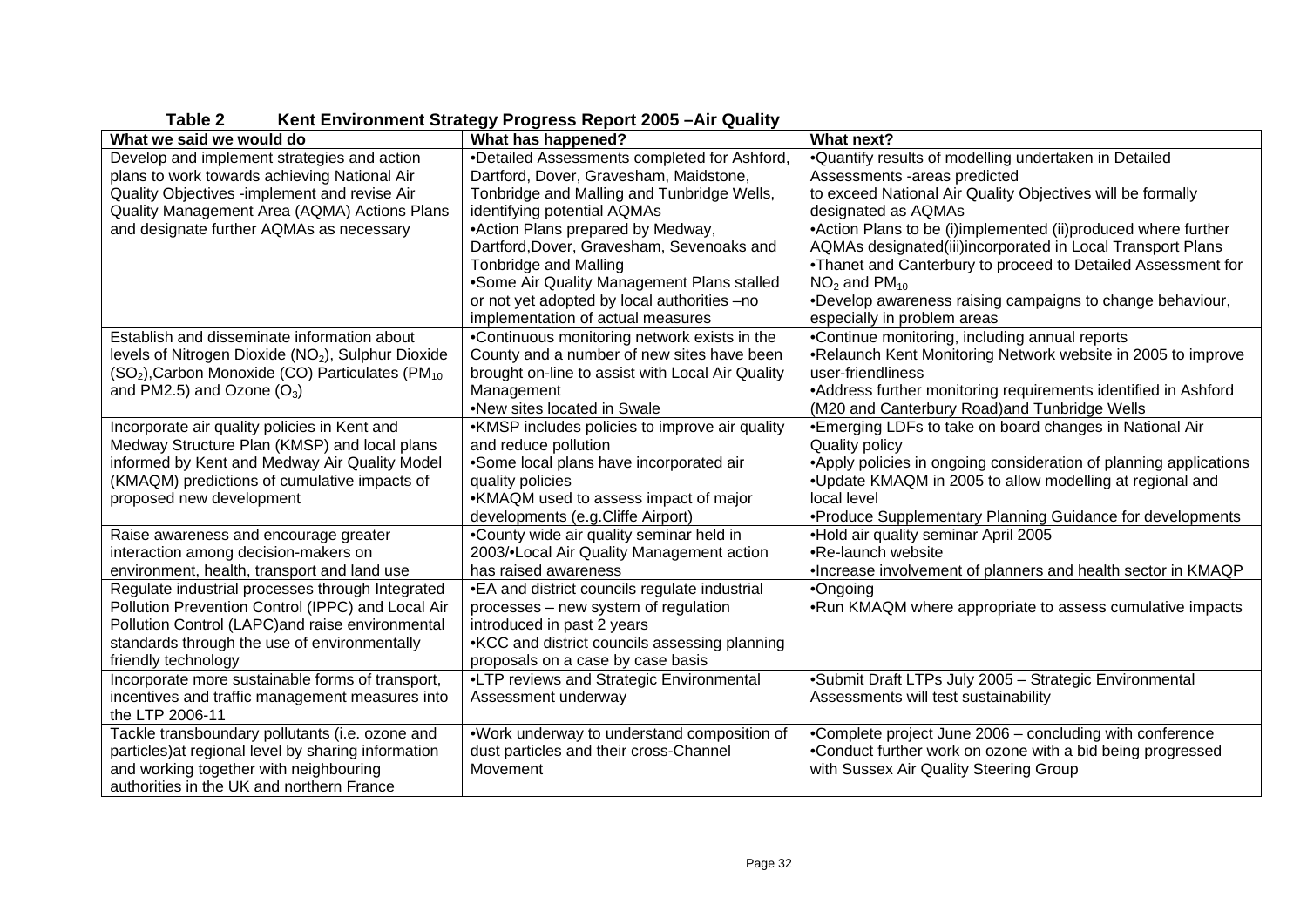## **12 Air Quality Strategy Policy Summary**

The Council's commitment to air quality as laid out within this Air Quality Strategy are summarised below:

**Policy 1:** The Council will continue to fulfil its statutory duties under the Environmental Act 1995 Part IV Local Air Quality Management and meet the target deadlines for reporting as set by Defra.

**Policy 2**: The Council will implement the Council's Sustainable Travel Plan measures and encourage uptake of sustainable modes of transport. The Council will periodically review the Travel Plan and assess progress will achieving the targets set.

**Policy 3:** The Council will ensure that the recommendations to further improve emissions from the Council fleet will be fully considered and developments reported within air quality strategy progress updates

**Policy 4:** The Council will continue to address its own energy usage within Council buildings through adoption of efficient energy practices and use of the best available technology to deliver energy savings.

**Policy 5:** The Council, in partnership with the other Kent local authorities, will continue to fulfil its statutory duties with respect to waste management and build upon its current achievements to meet the recycling and composting targets. The Council will ensure that air quality is integrated into the waste management option appraisal process.

**Policy 6:** The Council will monitor its procurement to ensure that the Council's Procurement Strategy aims are implemented and subsequent Procurement Plans include appropriate consideration to environmental impacts and sustainability appraisal.

**Policy 7:** The Council will continue to work together with Kent County Council on sustainable transport issues within the Borough to secure necessary air quality improvements and encourage more sustainable transport modes to the car to prevent further deterioration in air quality.

**Policy 8:** The Council will ensure that the aims of the Air Quality Strategy are integrated into all relevant Council's policies and strategies, (including the Local Development Framework, Community Strategy and Corporate Plan) and that air quality policies are adopted which ensure that future air quality is protected and enhanced through sustainable development.

**Policy 9:** The Council will regularly review its Code of Construction Practice to ensure that changes in guidance are taken into account and the recommendations represent best practice.

**Policy 10:** The Council will continue to work closely with businesses and industries within the Borough to secure necessary air quality improvements and encourage more sustainable practices through uptake of Travel Plans and awareness raising initiatives through the Local Business Partnership.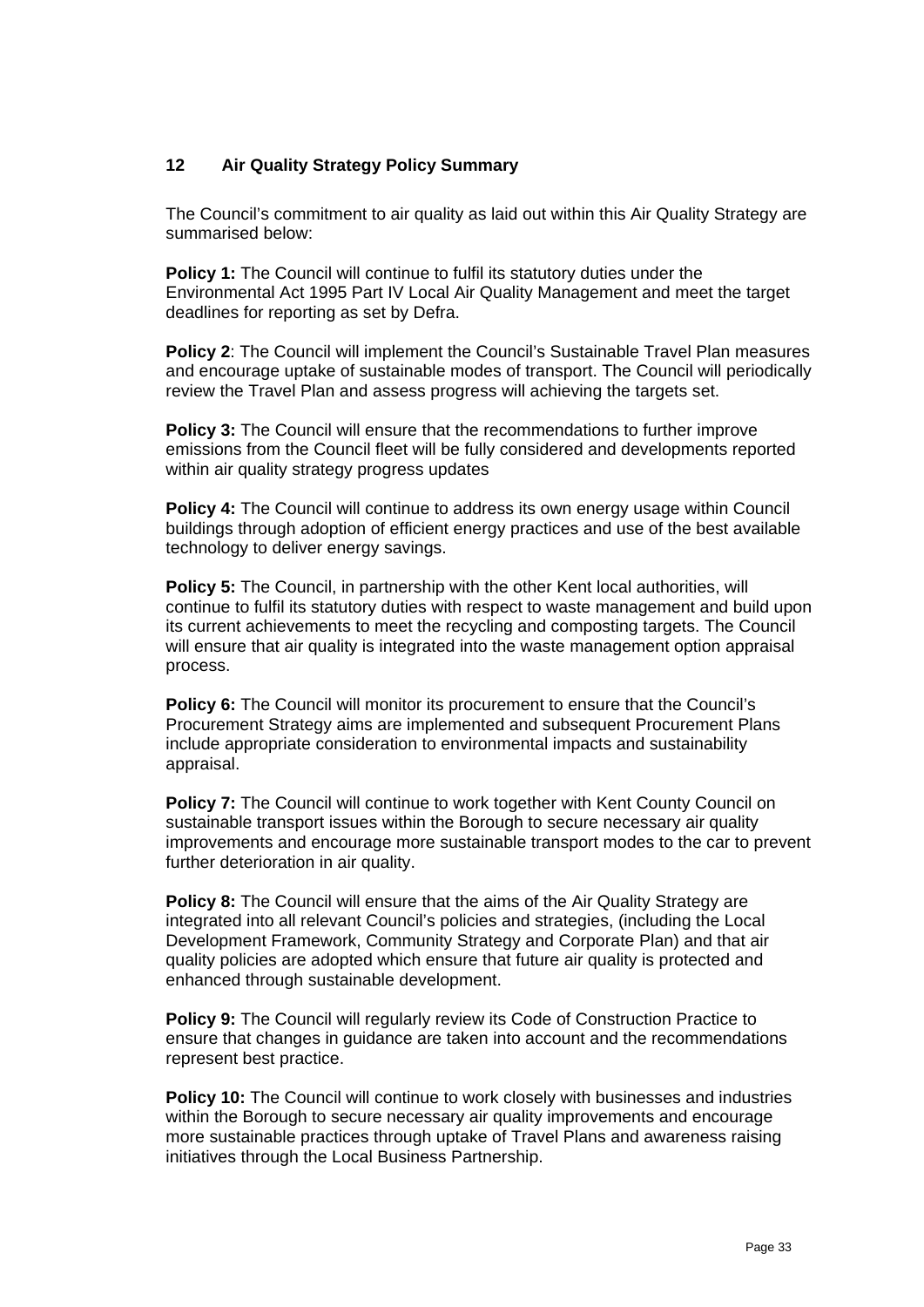**Policy 11:** The Council will continue to work together with Kent County Council on work with schools within the Borough to secure air quality improvements through the development of school Travel Plans and encouragement of sustainable practices.

**Policy 12:** The Council will continue to work together with the Kent Energy Centre to promote and implement energy efficiency measures in Gravesham. Gravesham Borough Council will work in partnership with Kent County Council to implement the Kent Strategy sustainable energy policies.

**Policy 13:** The Council will continue to work together with the Primary Care Trusts to promote and implement health initiatives in Gravesham and help deliver environmental improvements to secure public health benefits. Subsequent reviews of the Public Health Strategy will emphasise the link between air quality and health to raise awareness of the impacts of poor air quality.

**Policy 14:** The Council will make details of the Air Quality Strategy policies and review and assessment reports available on the Website to ensure broad access to the consultation and implementation process.

**Policy 15:** The Council will continue to work together with the Kent and Medway Air Quality Partnership on promotional activities to raise the profile of air quality in Gravesham.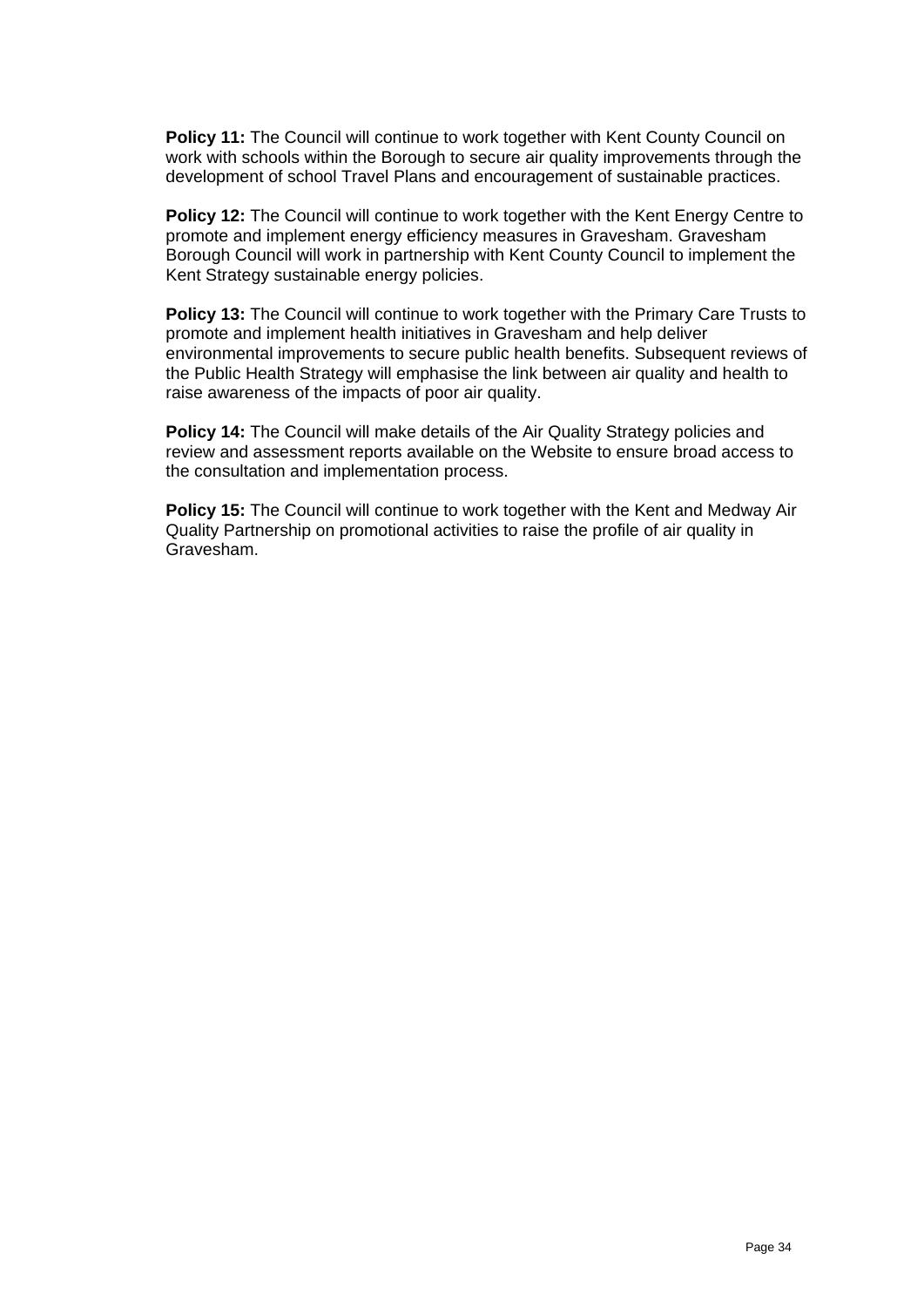## **13 Implementation and Monitoring**

Gravesham Borough Council will work jointly on the action quality strategy measures with the relevant partners including Kent County Council (Kent Highways Unit), transport operators, schools and local businesses. To secure the necessary air quality improvements there must be involvement by all local stakeholders and Gravesham Borough Council will actively work to encourage community participation in the process.

Gravesham Borough Council, as part of its responsibilities under Local Air Quality Management, produces an annual progress report on the Air Quality Action Plan measures. Future progress reports will additionally include an update on the Air Quality Strategy policies. The Strategy will be periodically reviewed to ensure that the Strategy remains relevant and takes into account current air quality policies and strategies.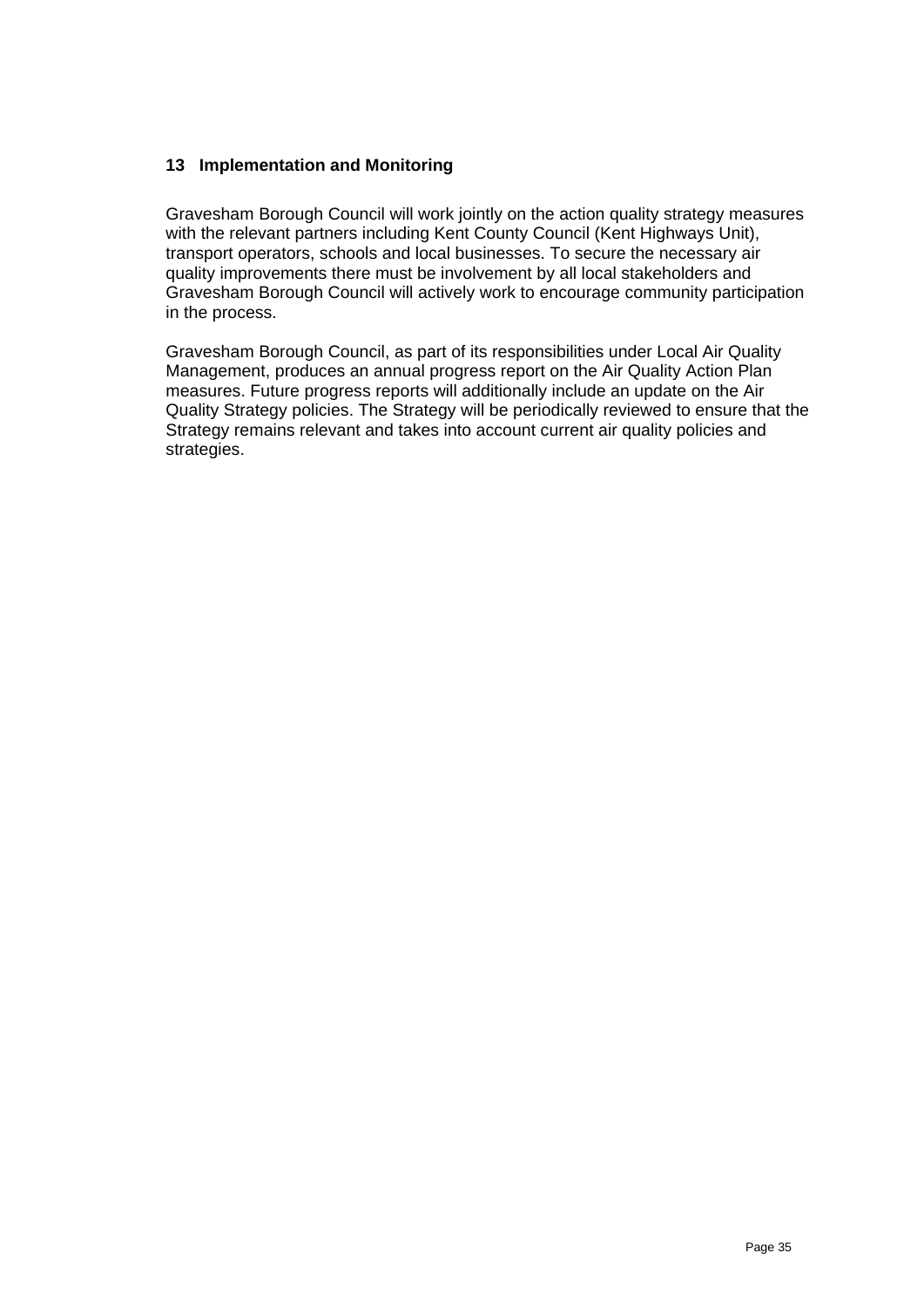# **14 Glossary Of Terms**

| <b>Abbreviation</b>      | <b>Full name</b>                                   |
|--------------------------|----------------------------------------------------|
| <b>AQMA</b>              | Air Quality Management Area                        |
| <b>AQS</b>               | <b>Air Quality Strategy</b>                        |
| <b>BAT</b>               | <b>Best Available Technology</b>                   |
| <b>CTRL</b>              | <b>Channel Tunnel Rail Link</b>                    |
| <b>DEFRA</b>             | Department for Environment, food and Rural Affairs |
| <b>DETR</b>              | Department for Transport and Regions               |
| <b>DOE</b>               | Department of the Environment                      |
| <b>GBC</b>               | Gravesham Borough Council                          |
| <b>HGV</b>               | Heavy goods vehicles                               |
| <b>KCC</b>               | <b>Kent County Council</b>                         |
| <b>K&amp;MAQN</b>        | Kent & Medway Air Quality Network                  |
| <b>K&amp;MAQP</b>        | Kent & Medway Air Quality Partnership              |
| <b>LA21</b>              | Local Agenda 21                                    |
| <b>LAQM</b>              | Local air quality management                       |
| <b>LDD</b>               | <b>Local Development Documents</b>                 |
| LDF                      | <b>Local Development Framework</b>                 |
| <b>LEZ</b>               | Low Emission Zone                                  |
| <b>LTP</b>               | <b>Local Transport Plan</b>                        |
| <b>NAQS</b>              | <b>National Air Quality Strategy</b>               |
| NO <sub>2</sub>          | Nitrogen dioxide                                   |
| <b>NO<sub>x</sub></b>    | Oxides of nitrogen                                 |
| <b>NSCA</b>              | National Society for Clean Air                     |
| $PM_{10}$                | Fine particle matter less than 10um diameter       |
| Parts per billion<br>ppb |                                                    |
| SO <sub>2</sub>          | Sulphur dioxide                                    |
| $\mu$ g/m <sup>3</sup>   | Micrograms per cubic metre                         |
| <b>UTMC</b>              | <b>Urban Traffic Management Control</b>            |
| <b>VMS</b>               | Variable Message Signage                           |